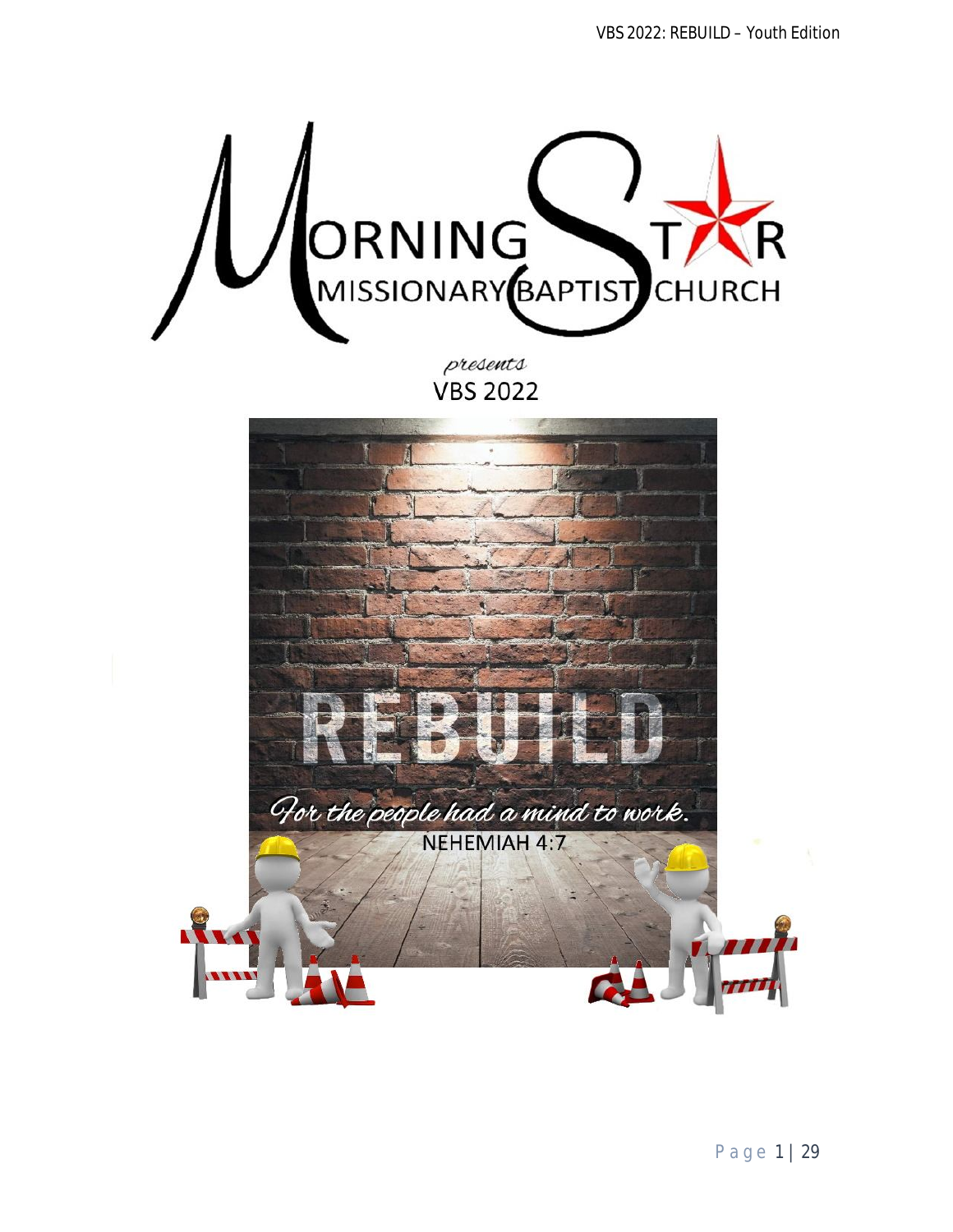# **INTRODUCTION**

In December of 2019, a plague broke out upon the earth. It was the beginning of COVID-19, a worldwide pandemic that would kill millions of people.

No one knew how it would impact the world, our parents' jobs, our churches, or our schools. We had to wear masks while scientists rushed to find a vaccine.

When it came to the church, many had to close their doors. Some churches refused to close their doors and some of their members became sick and died, as well as some of the pastors. Were we right to shut our doors, or were we wrong?

The churches that closed their doors were standing on the Word of God. The Bible tells us,

*<sup>1</sup>Let every soul be subject unto the higher powers. For there is no power but of God: the powers that be are ordained of God. <sup>2</sup>Whosoever therefore resisteth the power, resisteth the ordinance of God: and they that resist shall receive to themselves damnation.* **Romans 13:1-2 (KJV)** 

This verse tells us as believers that we are to obey our governing authorities. This refers to both the church and the world. The pastor of the church, the police officer that pulls you over, the teacher in your classroom, the judge in the court, the mayor of the city, the governor of the state, the leader of the country, all of them are in positions of authority and God's will is that we submit ourselves to the higher powers *(provided they do not tell us to do something that goes directly against the Word of God)*.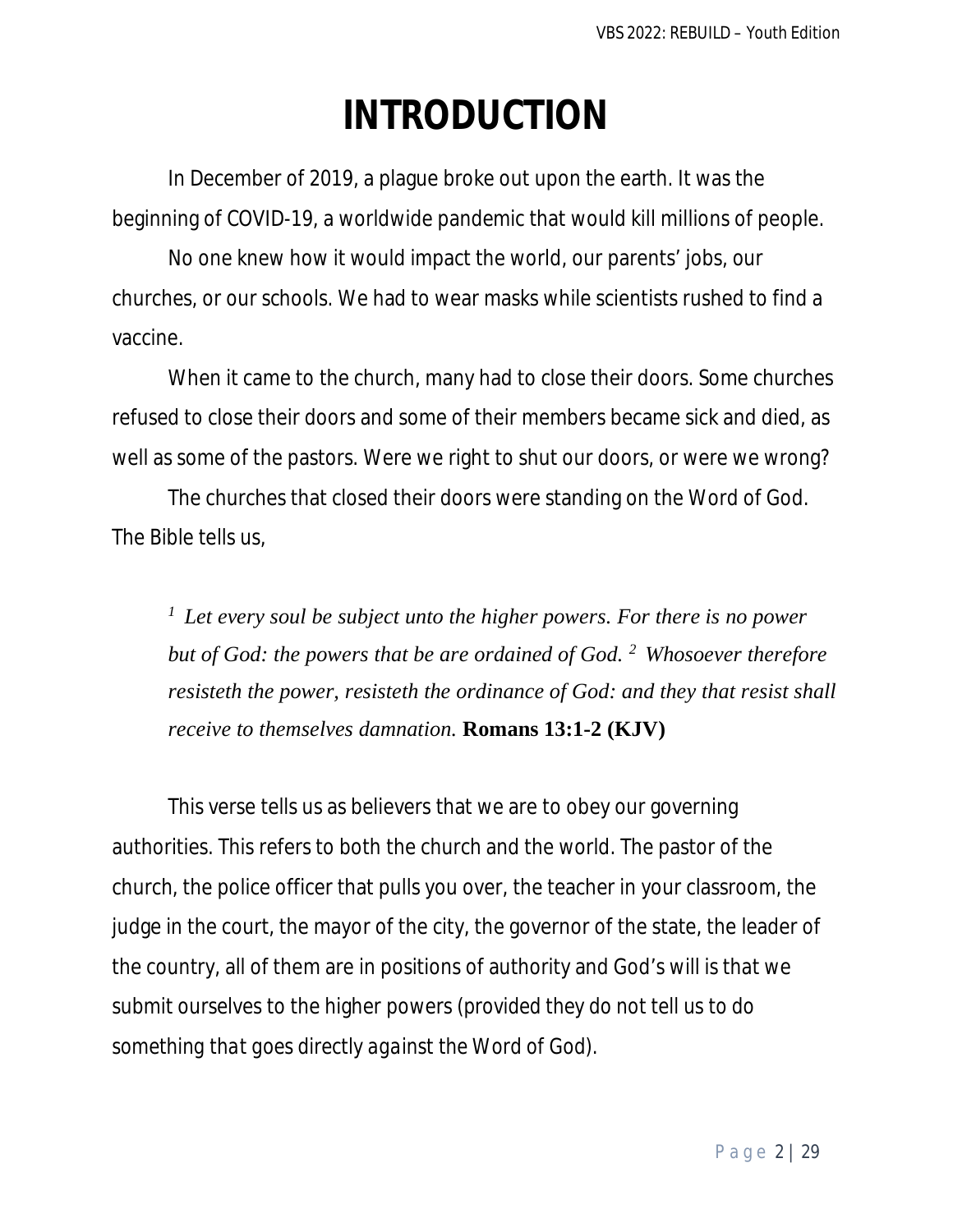Our problem today is that it is more "exciting" to choose not to obey, and to resist being told what we can and cannot do! This same mentality has permeated the church and is changing the church in a way that God never intended. Why have we begun to resist? The Bible has an answer for that.

*Where there is no revelation, the people cast off restraint; but blessed is he who keeps the law.* **Proverbs 29:18 (NIV)** 

The church was once the physical center of every city and town, but now it has been removed from the center of town and pushed to the outskirts along with its beliefs and purpose. But Proverbs 29:18 said specifically, "*where there is no revelation…*" So, what is meant by "revelation"? The King James Version translates that word as "vision".

*Where there is no vision, the people perish: but he that keepeth the law, happy is he.* **Proverbs 29:18 (KJV)** 

The word vision means that every Christian can clearly see where the church is headed, and where God is leading us. But you also need to know that it is not good to begin saying to oneself, "But we are under grace and do not need to obey the Law". While it is true that we are under grace, the Law of God is still necessary to lead us to grace. We need to know that we **MUST** be born again! The Bible says, born again not of the flesh, but of the Spirit. And can you guess what is perfect at converting the soul or causing one to know they need Jesus' salvation?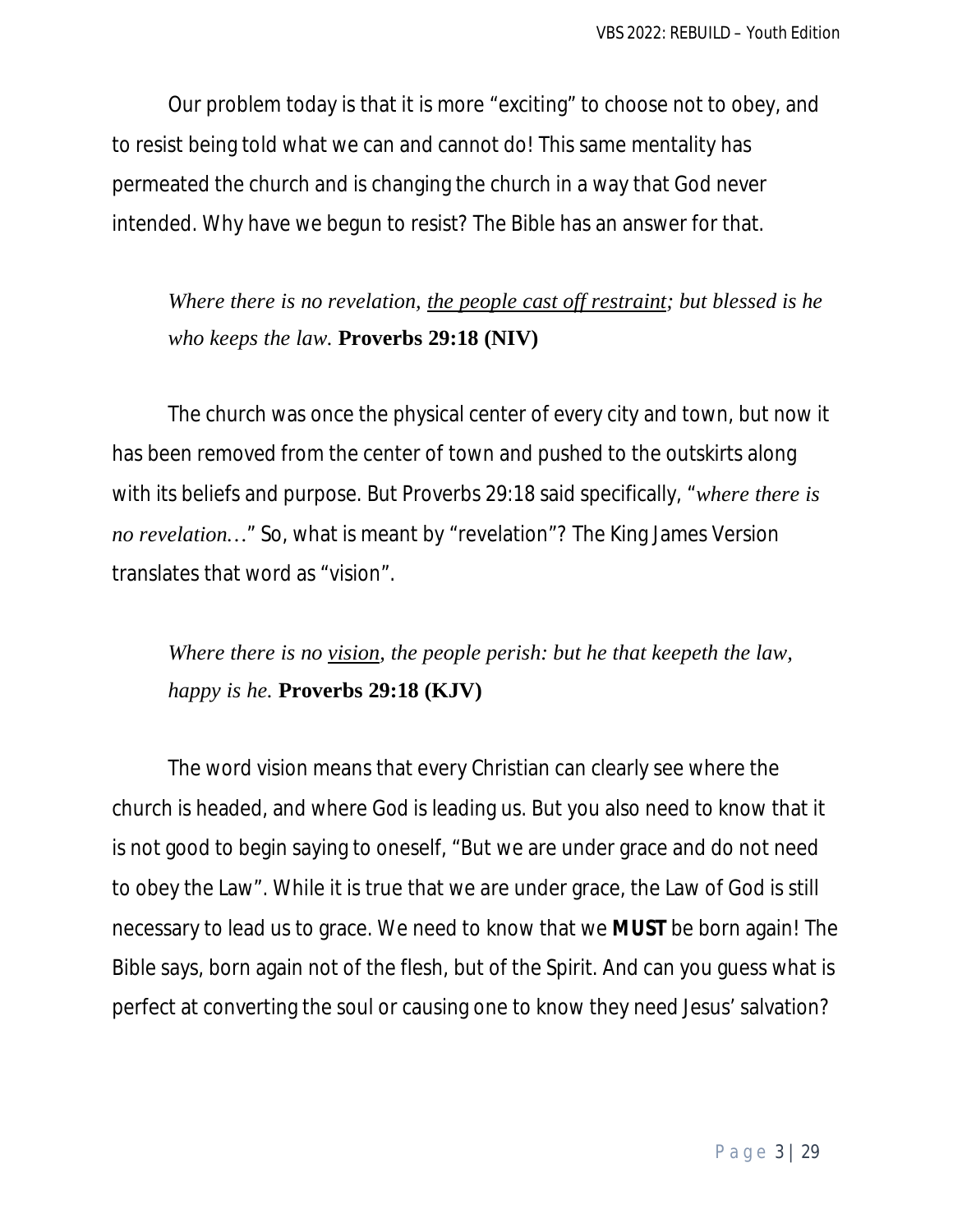*The law of the LORD is perfect, converting the soul: the testimony of the LORD is sure, making wise the simple.* **Psalm 19:7 (KJV)** 

Yes, it is God's Law. What law? The Law is more than just the Ten Commandments. The Law is contained in the first five books of the Bible *(Genesis, Exodus, Leviticus, Numbers, and Deuteronomy)*. The Law convicts us of our sins and helps us to realize our need for God's grace. Do you remember what the Bible says about us being saved?

*<sup>8</sup>For by grace are ye saved through faith; and that not of yourselves: it is the gift of God: <sup>9</sup>Not of works, lest any man should boast.*

#### **Ephesians 2:8-9 (KJV)**

When we have decided to no longer obey our parents, when we refuse to let anybody teach us about God's Word and how God wants us to live, we will feel we have no need for Him, His Word, nor His grace in our life! We will have no desire to go to Bible Study, Sunday School, or church services. We will even give our parents attitude when they tell us to get up and get ready for church. When we act like this, we're already telling God we have no need of Him in our life. The church, the Word of God, the choir, the preacher, and all that stuff is just **NOT** important to "**ME**".

How many parents pray for their children to be saved? How many children have already decided that when they get out the house to live on their own, they will **NEVER** go to church again? What is the message **YOU** have learned about going to church? The only one who will be happy about you not going to church is the devil.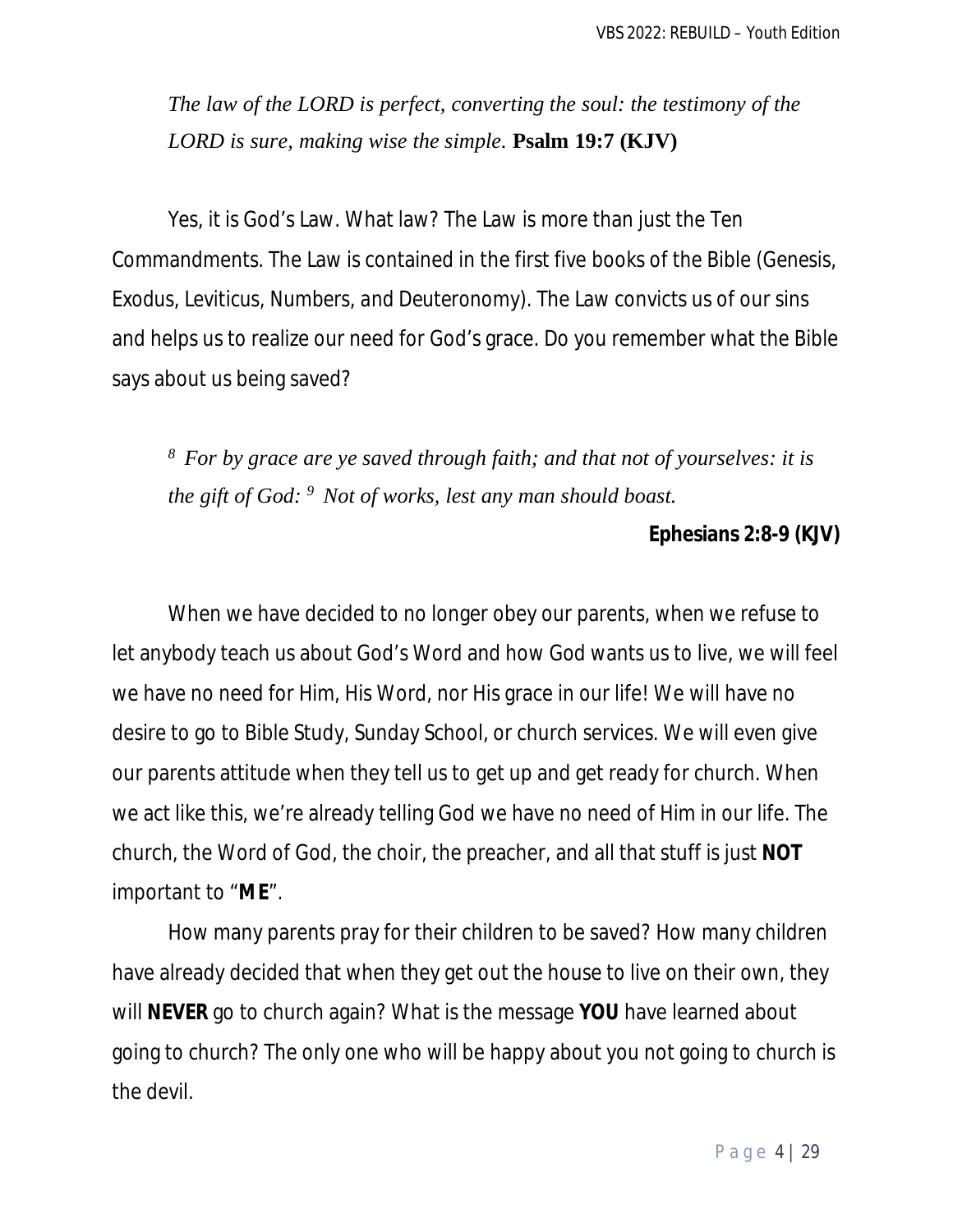So how does God get us back to the church? Will it take another school shooting only this time it happens at your school and you are the one being shot at? Because as bad as some kids **THINK** they are, once it's their life in somebody else's hands, everything changes. And while some kids will "act" tough for their reputation's sake, how do you "act" tough when the one trying to kill you is cancer, or COVID?

Was COVID a wakeup call for all of humanity? It has affected everyone. At first the health experts thought children were in no danger but look at it now! Why would God allow this to happen if He is supposed to be so loving? WAIT A MINUTE! Let's flip the script! Do **YOU** love God? Many will say yes but what they really mean is that they love God so long as He does what they want. And before you say that's not true of you, let me ask the question this way. Do you really love your mom and dad when you ask for something you really want and they say no? Look at what Jesus said…

#### *If you love me, show it by doing what I've told you.* **John 14:15 (MSG)**

What we **REALLY** want is for God to show **US** that He loves **US** by doing whatever **WE ASK HIM** to do! And to be perfectly honest, there is a way for you to have that, but what we have to do to get it is where we so often fail! Here is the requirement in summary…

- We **MUST** be saved.
- We **MUST** walk with Him allowing Him to direct our paths.
- We **MUST** always obey Him.
- We **MUST** ask in faith believing we will receive.
- We **CANNOT** ask selfishly.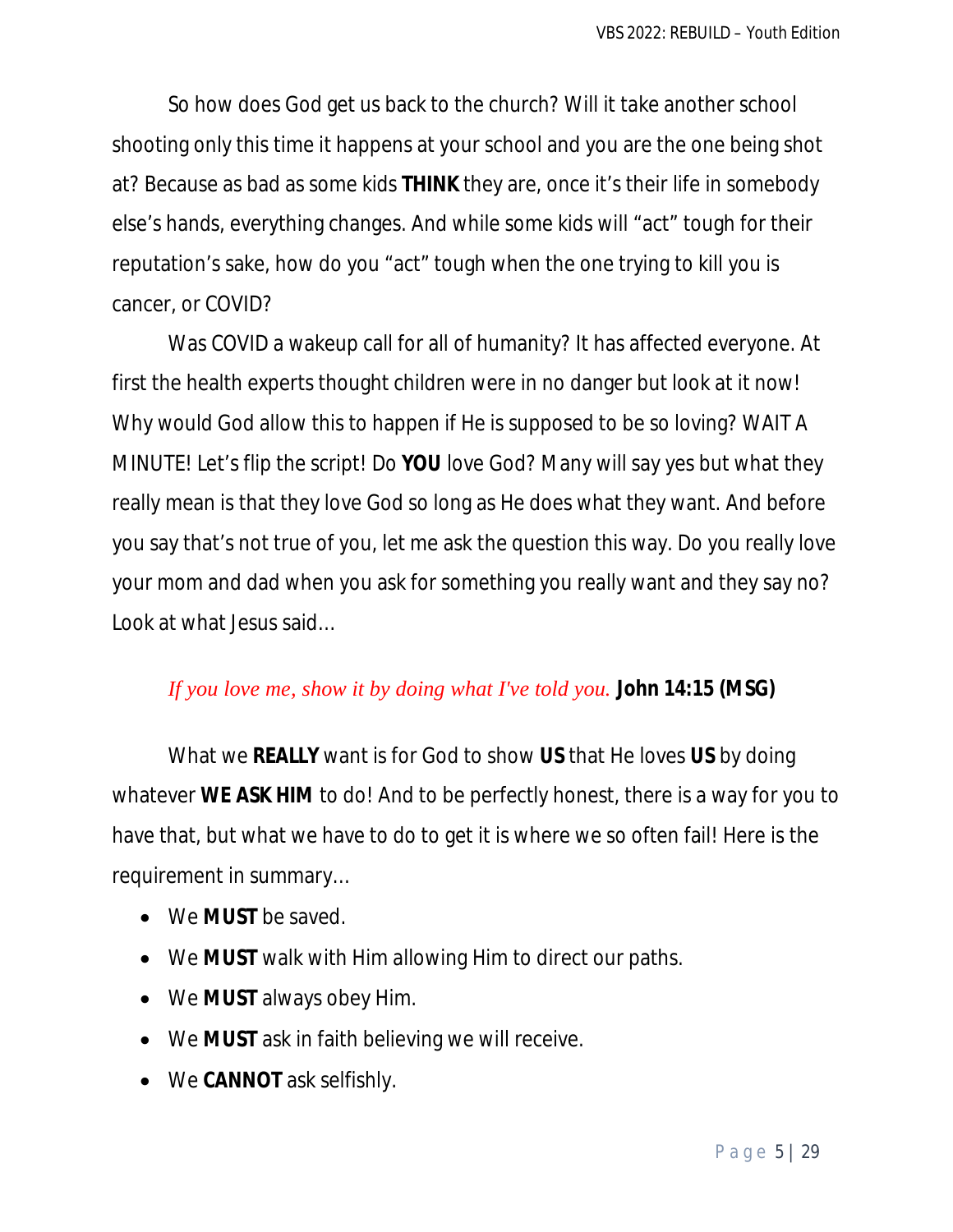Do those things **ALL THE TIME** and you got it! But fail in any part and you will have none of it!

After the churches were able to reopen, we ran into a new problem. A lot of people did not return to church. Now they have church via Social Media. Any child who didn't like going to church was happier now if their parents decided they are not going back yet, or ever again. But here's a good question for you to consider, could God be cleaning out His church of those members who really don't want to be there? Is He preparing His church for the rapture when He will come and take those who are saved away with Him? Not yet, because there are still things, we call prophecy, that must be fulfilled!

What we need to do now is REBUILD! We need to sit down and talk about our ministry, take our ministries apart and put them back together, examining what worked and fixing what is not working! I believe we have been blessed to have the opportunity to build new ministries and make things better for the church and for God's people!

- 1. How do you believe COVID has affected the church and you?
- 2. Do you believe there is a need to make our Youth Ministry better here at Morning Star?
- 3. Do you have any ideas you wish to share to make things better? (Youth outings? Youth retreats? Going to plays? Going to parks?)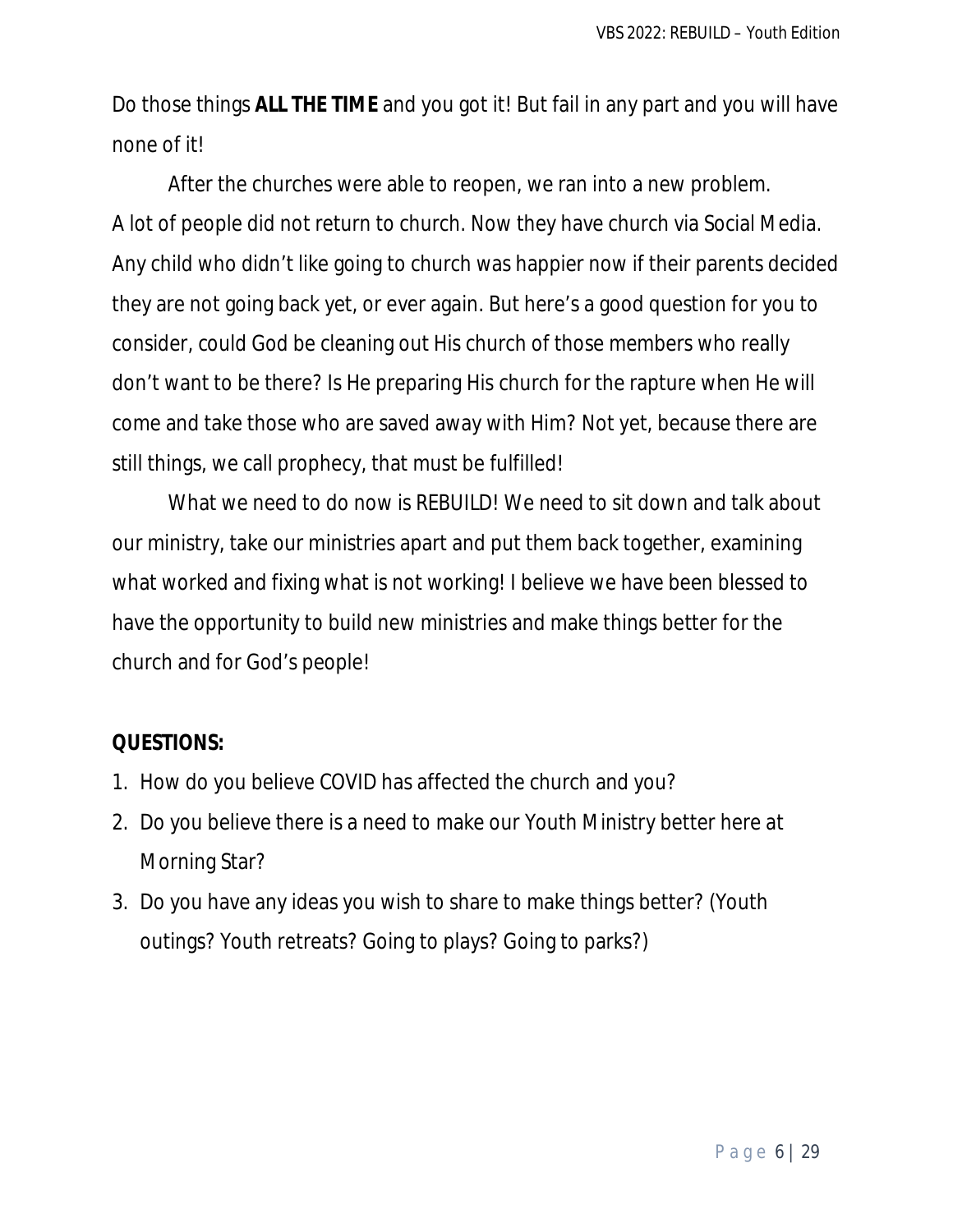**LESSON 1**

## **What do You Mean, Rebuild?**

When we are introduced to Nehemiah, he is living and working at the palace of King Artaxerxes as the king's cupbearer. He is visited by one of his brethren and certain men from Judah. When he asked how his brothers and sisters who had come back to Jerusalem from captivity and of the state of the city, the answer caused him to sit down and weep. He then was sad certain days, fasted, and prayed to God.

What broke his heart was how he saw God in relation to the things of God. He knew God is awesome and anything that bears His name or is of any relation to Him should also be awesome. But Jerusalem was in ruins, and the people who were there were suffering. All this broke Nehemiah's heart.

In similarity to Nehemiah's heart, our hearts should be affected by the current state of the church today. So many churches are struggling in a bad way to keep their youth involved. And while some will sit back and say to themselves, "God is not going to let His church fail!", please wake up and realize who He has left to care for His church! He has not appointed angels to clean the church, repair any broken instruments, to pay the bills and restock needed supplies, so that you can just come on Sunday and all things are decent and in working order and to your liking. He left His church in all our hands to supply and to do all things necessary.

Many cannot begin to understand the depth of the peril when 80% of the church has been supported by 20% of the people. To better understand this, look at the chart below.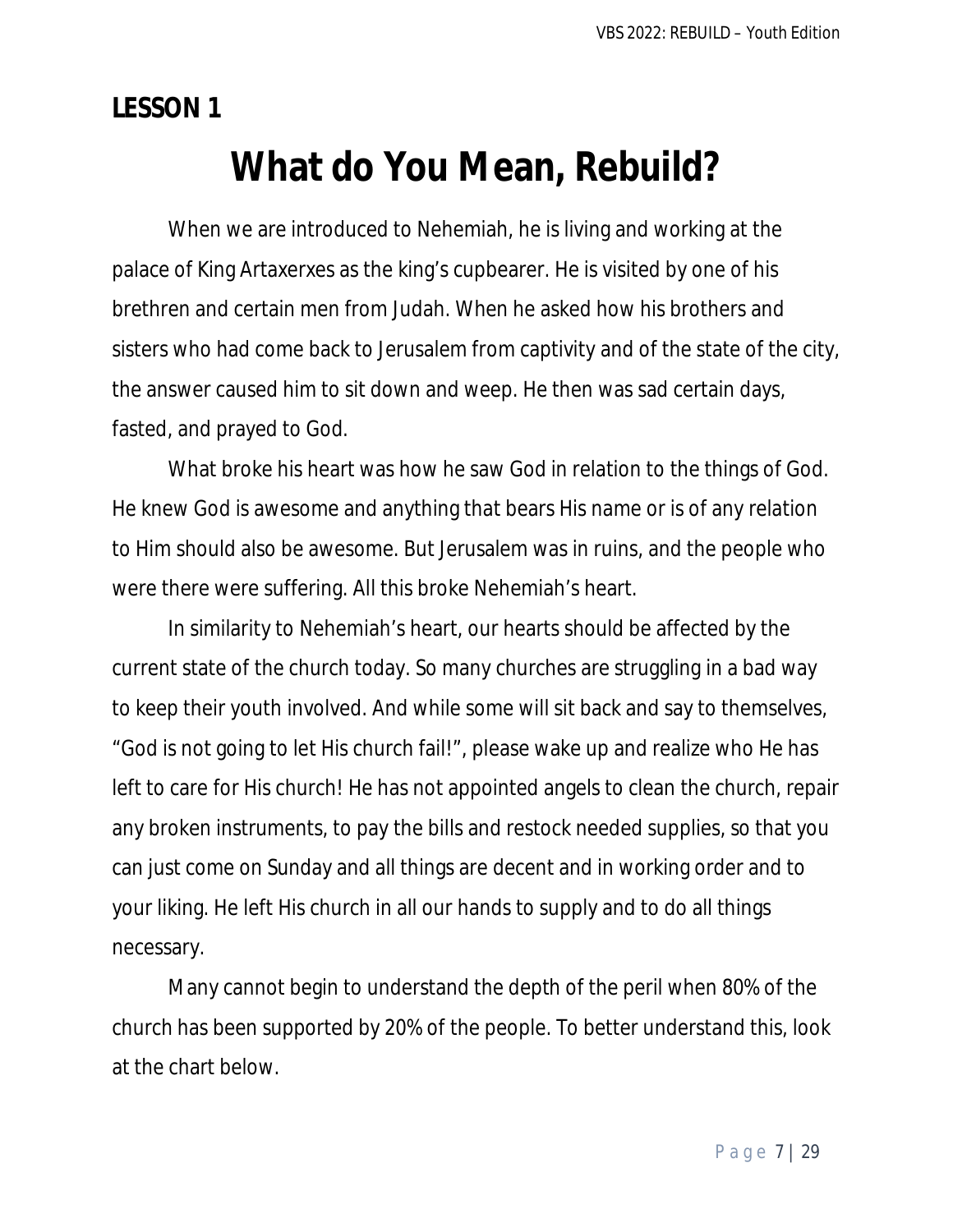# 

The 80/20 rule says that for every ten people, two give generously enough so that the church is able to serve ten people, including the two who gave. But now that COVID has come, 80/20 is more like 90/10! Do we care? Are we concerned? Are our hearts not stirred like Nehemiah's?

Morning Star used to have youth ushers. We would have 7 ushers on the floor on Sundays using hand signals to communicate. Guess how many children ushers we have in training now? We had 5 choirs and now we have 2 with dwindling numbers! While it's true many have grown up, moved away, or relocated, the church must go on! So many became used to others doing things for them and making sure things were proper and in place until now we don't remember how to do certain things, or we never learned.

That's why **NOW** is the time to rebuild! That's why **NOW** is the time to be trained and to join in and to help! What is it we need to do? We need to rebuild the wall that is Morning Star! Only this time we build it better! This is not our friend's church, or our neighbor's church, this is **OUR OWN** church and she needs us **ALL** to help.

Nehemiah spent a lot of time in prayer before acting which is one reason why the Hour of Power ministry has been brought back. How do you think it would look to God if the youth showed up to pray for 1 hour **EVERY** Sunday morning? Some are already saying, "I can't pray for a whole hour!", but you will never know until you try. Once you get into it, you will discover that an hour is not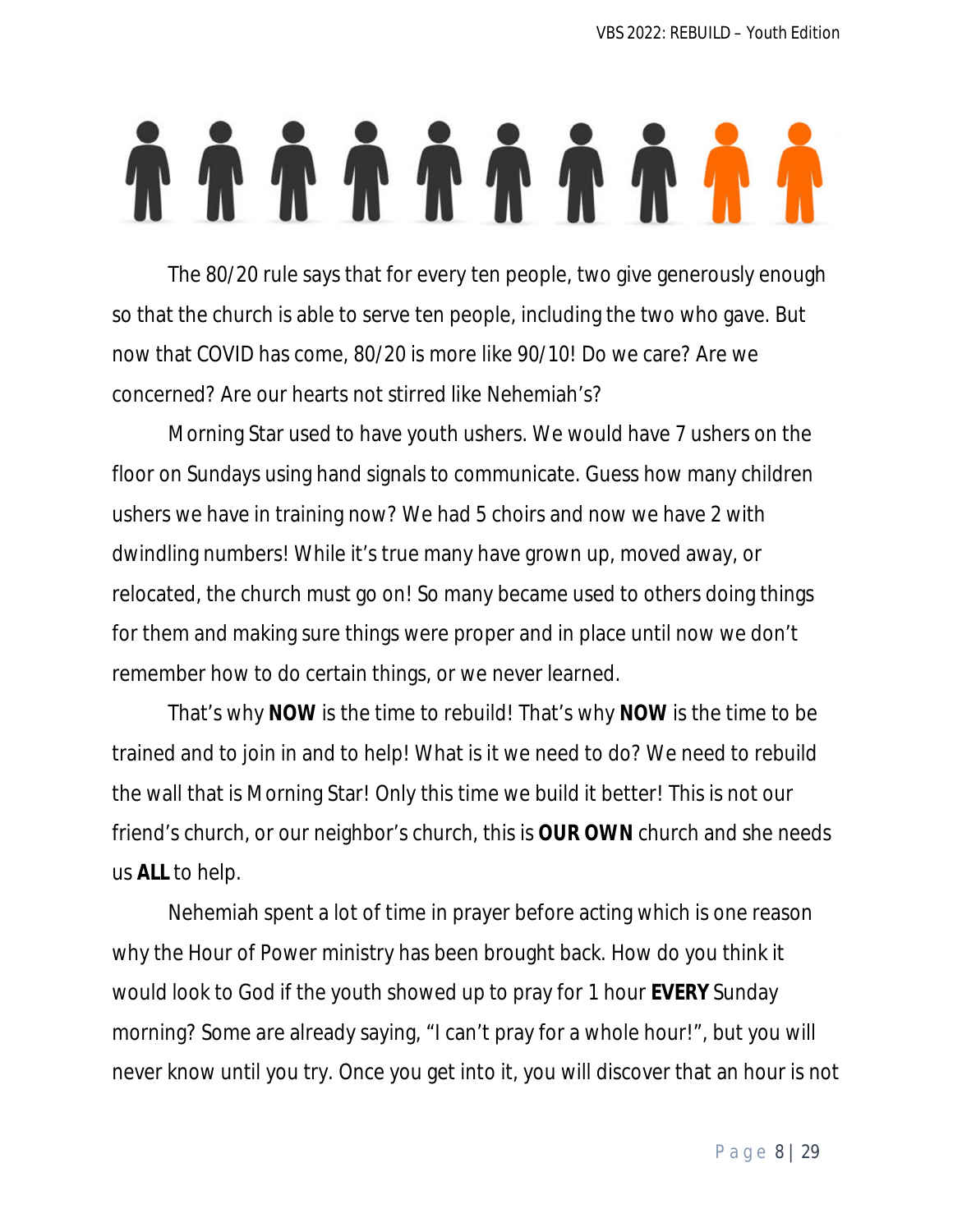enough time because there is so much to pray for. And we will help you to know the things to pray for. Ok pastor, but pray for one hour? Yes! The Bible says…

## *…for mine house shall be called an house of prayer for all people.* **Isaiah 56:7 (KJV)**

How do we do this you might ask? Nehemiah first repented of his own sins and then he acted as an intercessor for the sins of Israel, confessing and repented for the people he cared so much about. He also prayed about a way to do something about the situation and for the favor of God before the king. Like Nehemiah we to can pray for the people to return as well as for God to send us new members. We can pray for more deacons, more trustees, more choir members, and so forth, for every ministry of the church. But here's the catch! If God answers us and they come to the same old things as before, do you think they will stay or they will leave?

One problem I saw with the youth ministry was the lack of input from the youth. So, I approached the youth one day and asked them if they would like to go on a retreat? One where they could get away from the church and spend the night at a retreat facility and have some fun along with some class time for instruction. The response was an overwhelming YES! And Morning Star made sure money was put in place in the budget for the youth to have a retreat.

I was fighting for the youth of the church and what they said they wanted! Someone else evidently felt they knew better what the youth wanted, and in their opinion, it was not a retreat! I shared this to say the youth ought to have input into what their ministry will do! Otherwise, they will lose interest and not want to participate.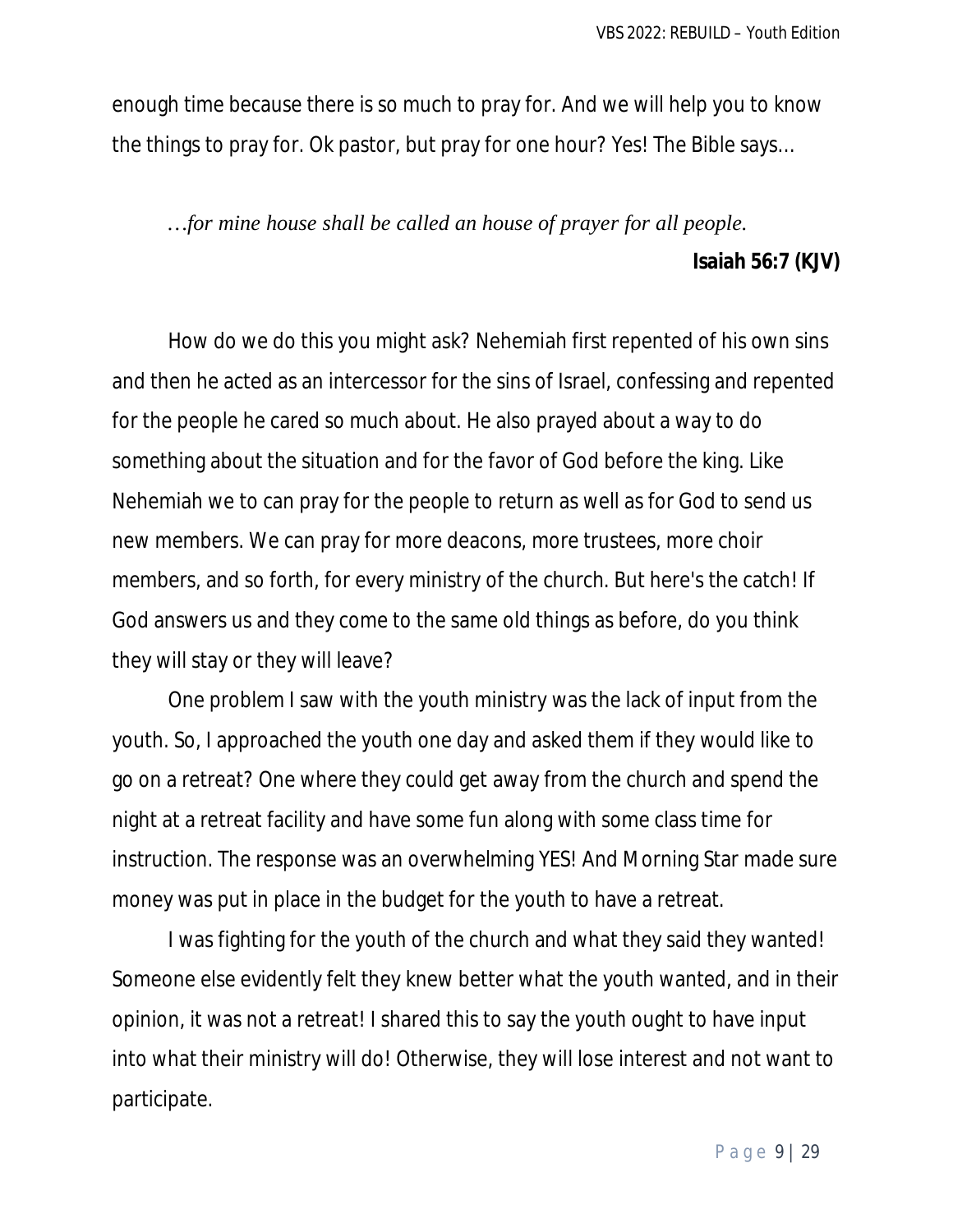Be bold enough to ask, bold enough to speak up and say, "Can we as a youth ministry do \_\_\_\_\_\_\_\_\_\_\_\_\_\_\_\_." and you fill in the blank. When you speak up your youth advisors will listen.

*Let no man despise thy youth; but be thou an example of the believers, in word, in conversation, in charity, in spirit, in faith, in purity.*

#### **1 Timothy 4:12 (KJV)**

You may not know it but you have parents, youth advisors, and a pastor who fight for you so that you can do things and go some places and have some fun.

Rebuilding starts in all our hearts and evidence is shown in our hands and our feet and our giving. And remember our giving includes our time, our talent, and our tithe.

It's time we sit down, take an inventory, and ask the tough questions. We need to question everything. What is our purpose? How are we fulfilling our purpose? Are we growing or are we shrinking? What standards have we set and are we keeping them? Do we all get along? Is there any quarrelling within or over how or when or where we do things?

- 1. Are you willing to help your youth ministry grow?
- 2. Are you willing to put in the time it will take?
- 3. Are you willing to offer suggestions?
- 4. What are some of your suggestions?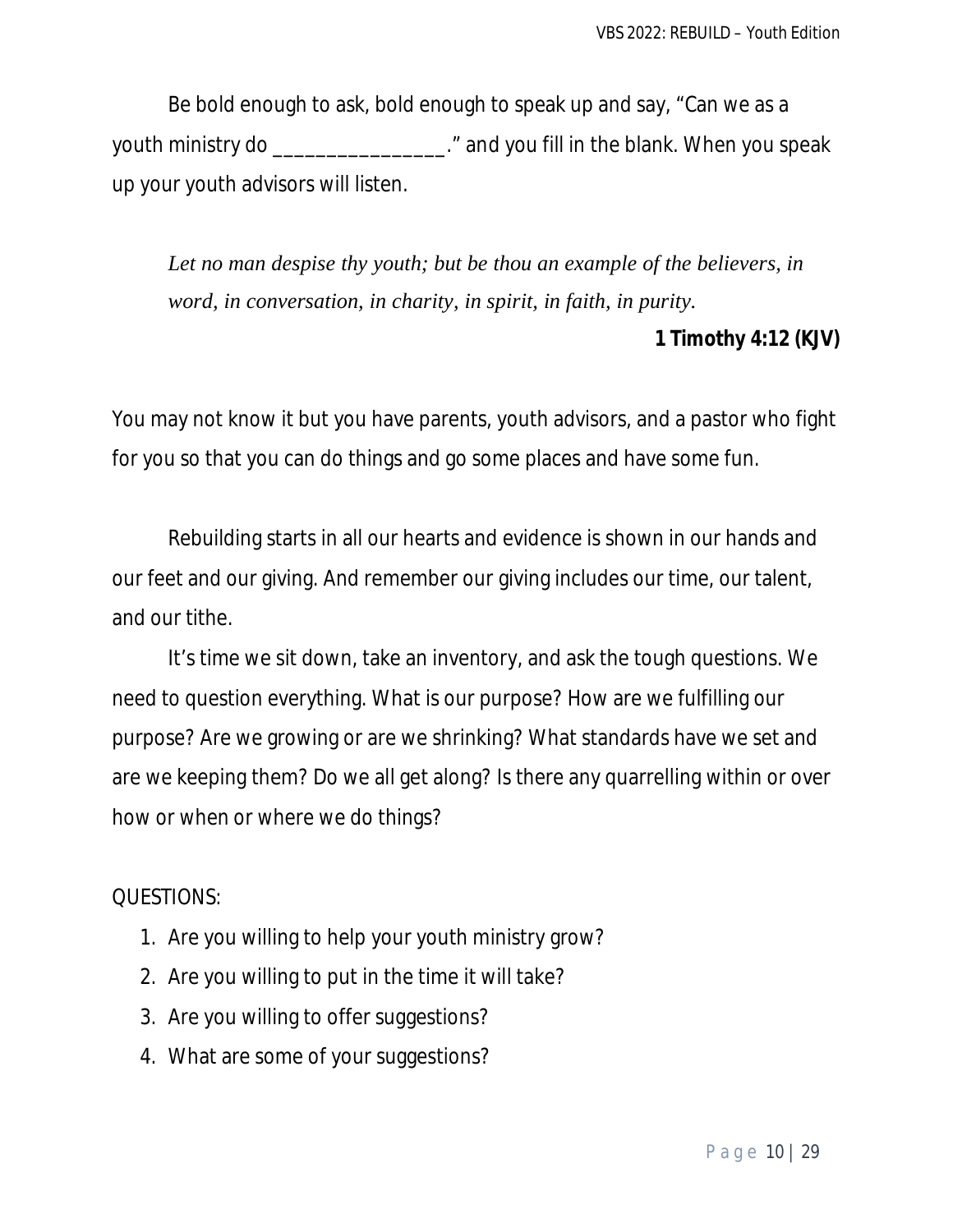**LESSON 2**

# **Working With Rubble**

When Nehemiah inspected the Walls of Jerusalem, he found the walls torn down and the gates burned with fire. These were the materials Nehemiah had to work with, beside the timber from the king's forest that king Artaxerxes had given to Nehemiah to use in rebuilding the wall. Can you imagine trying to build a wall with rubble? Can you imagine trying to build a youth ministry with rubble? If we go back to building the way things were built before, we can expect the same results as before. If the adults sit down without any youth involvement, we can expect the same results. But if the adults ask the youth to come out and participate, then it's vital that the youth show up and participate. But the fact is only a few MIGHT show up, and all they will have to work with is rubble.

The youth ministry will be what the youth make it! No more and no less! It's not that the teenagers have all the say so, but that everyone has a voice. Since we can't do things like take a flight on Elon Musk's Rocketship into space, we have to look at things we can do. The question is are **YOU** willing to help? Because the wall must be rebuilt.

We must begin by asking the question, "What is meant by rubble?" According to the website dictionary.com, rubble is broken bits and pieces of anything, as that which is demolished. The church is not brick and wood and cement, it's flesh and blood. But how is it that we as people can be considered as rubble? Do you remember the centurion whose daughter had died in the Bible? Let's take a look at something he said as well as something Paul said that I believe will help us to understand.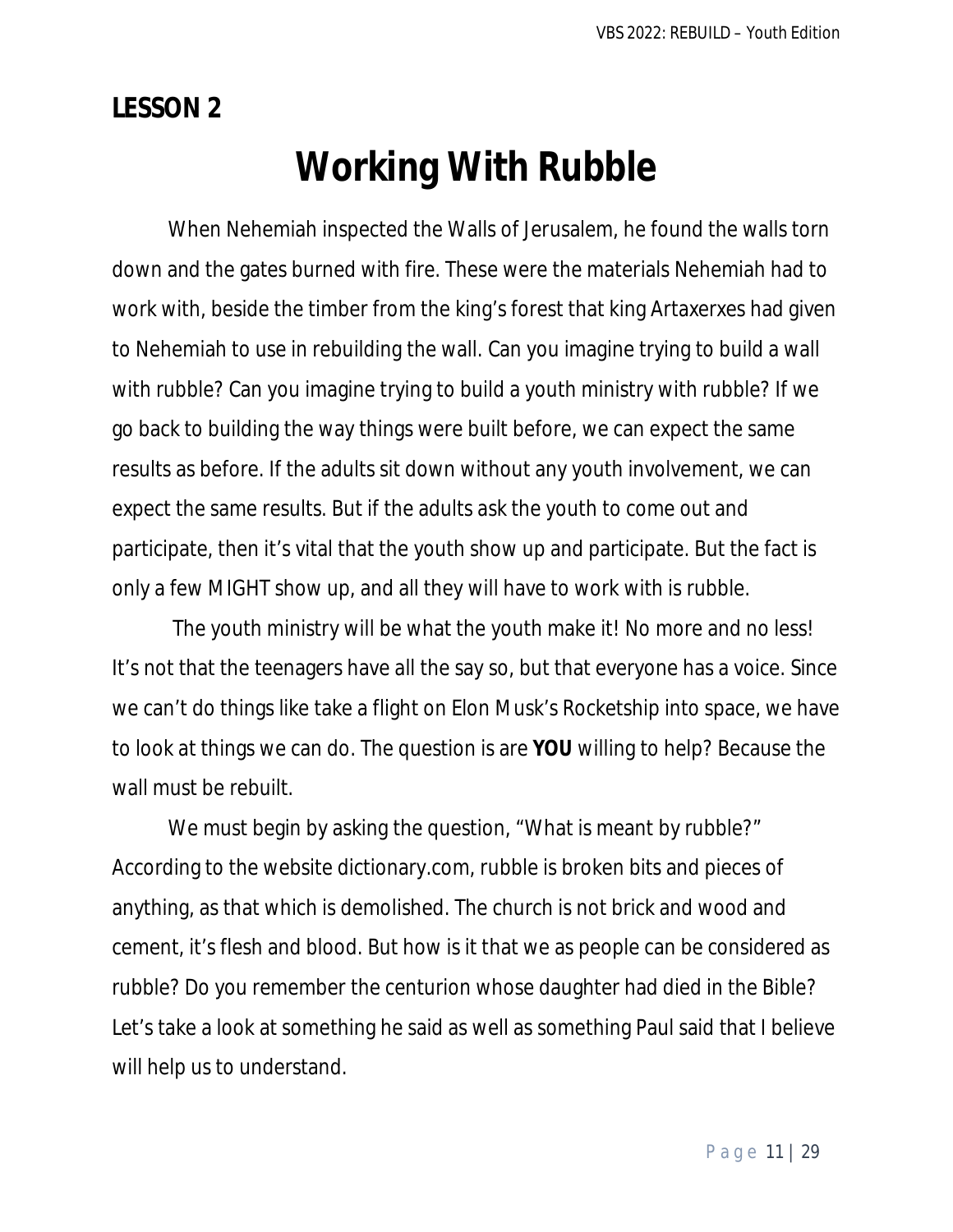*The centurion answered and said, Lord, I am not worthy that thou shouldest come under my roof…* **Matthew 8:8a (KJV)**

*For I am the least of the apostles and do not even deserve to be called an apostle, because I persecuted the church of God.* **1 Corinthians 15:9 (NIV)**

The centurion was a soldier in charge of other soldiers. He did not profess himself to be a deeply religious man, but as a soldier he had killed other men in battle. He knew where he stood in relation to God and the things he should and should not do. He knew he was a sinner.

As for Paul, he used to persecute Christians and put them in jail. He knew he was wrong for doing so and therefore also knew that he was a sinner.

The point I am trying to make is that all of us are broken because all have sinned and come short of the glory of God (Romans 3:23). Therefore, the church is comprised of broken people, and **WE ALL** are as the rubble Nehemiah and the Jews had to build with. Torn down by the world and beaten by the storms of life, but they took what they had and built! **And so shall we!** So don't count yourself out, count yourself in!

A lot of times we do not consider things because we don't believe in it, or we don't believe a certain person is capable, or we don't like this person or that one. We are setting ourselves up for failure whenever we doubt the ability of God! The work necessary to build the wall would demonstrate the people's faith in God. They just needed to believe in order to start the work and remain faithful to the end to complete the work. Granted it was no small task but imagine how inspired they were by seeing how quickly the wall came together as everyone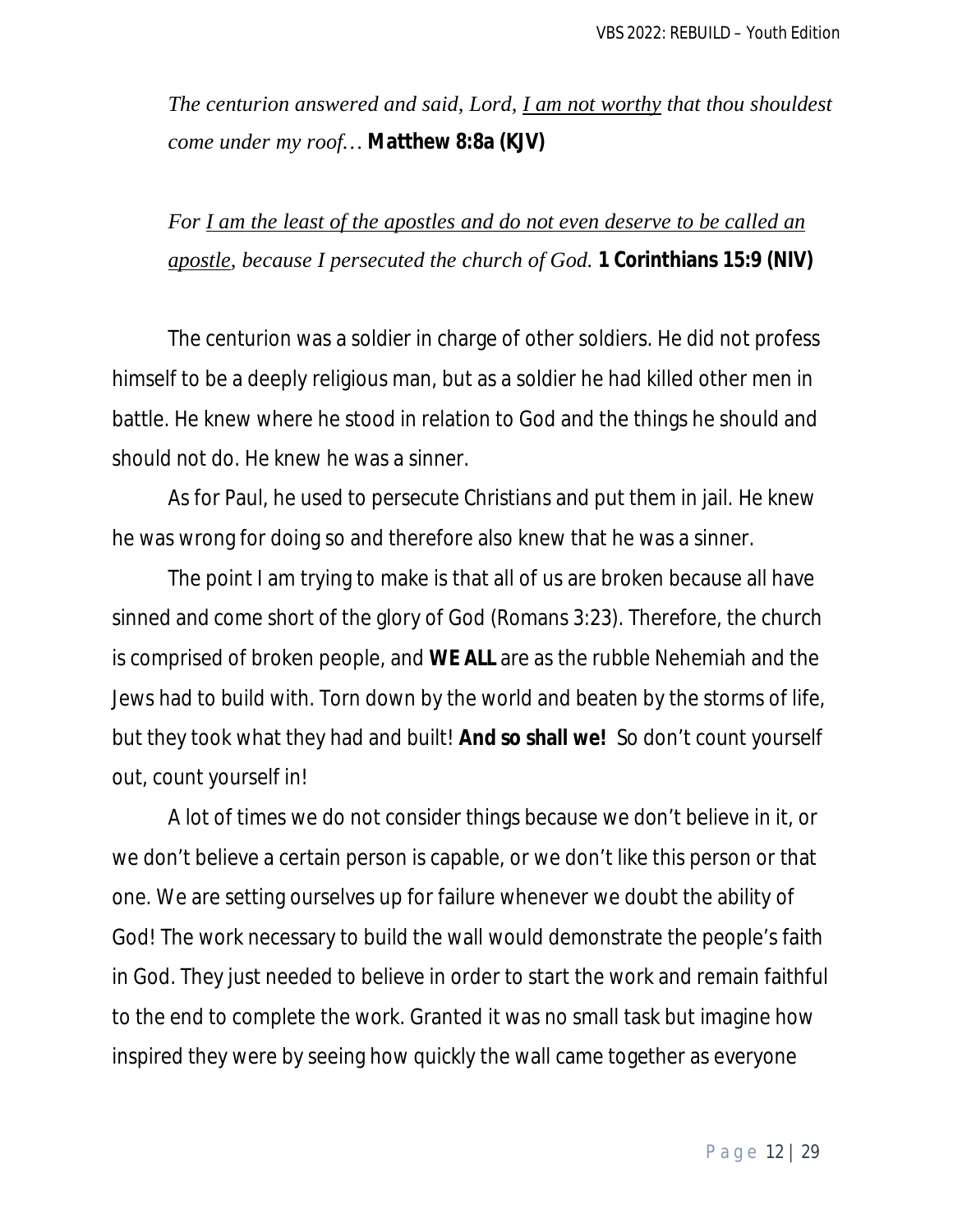worked beside each other, and others were pitching in elsewhere when their part was complete!

We must also have that kind of faith! Faith to start the process and faith to see it through to completion. Therefore, we shall take our broken pieces and build because **THE FOUNDATION HAS NOT CHANGED!** Halleluiah! And what good is a wall if the foundation is not established?

## *For other foundation can no man lay than that is laid, which is Jesus Christ.*  **1 Corinthians 3:11 (KJV)**

And so, they built the wall! They began by clearing away the rubble and then reorganizing it as they rebuilt the wall layer by layer. First, they laid the outline of what would be the length and width of the wall, then they filled in between, organizing more of the rubble. The exterior *(what people would see)* was supported and strengthened by the interior *(what people would not see)*. That says in every ministry there will be people who are visibly seen as workers, but behind them will be people who also support the ministry but are not seen. All are necessary for the success of any ministry.

Permit me to give an example. When the choir sings a song with a lead singer, a lot of people focus on the lead singer complimenting that person on how well **THEY** sing. But there is a choir behind them singing in the background who never receive compliments. The song would not be what it is if not for **ALL** the voices supporting the soloist. So it is with ministry, you may not get to hear nor receive the compliments, but God knows everything everyone is doing. Your compliments may come later when you appear before the judgment seat and are rewarded for your faithfulness.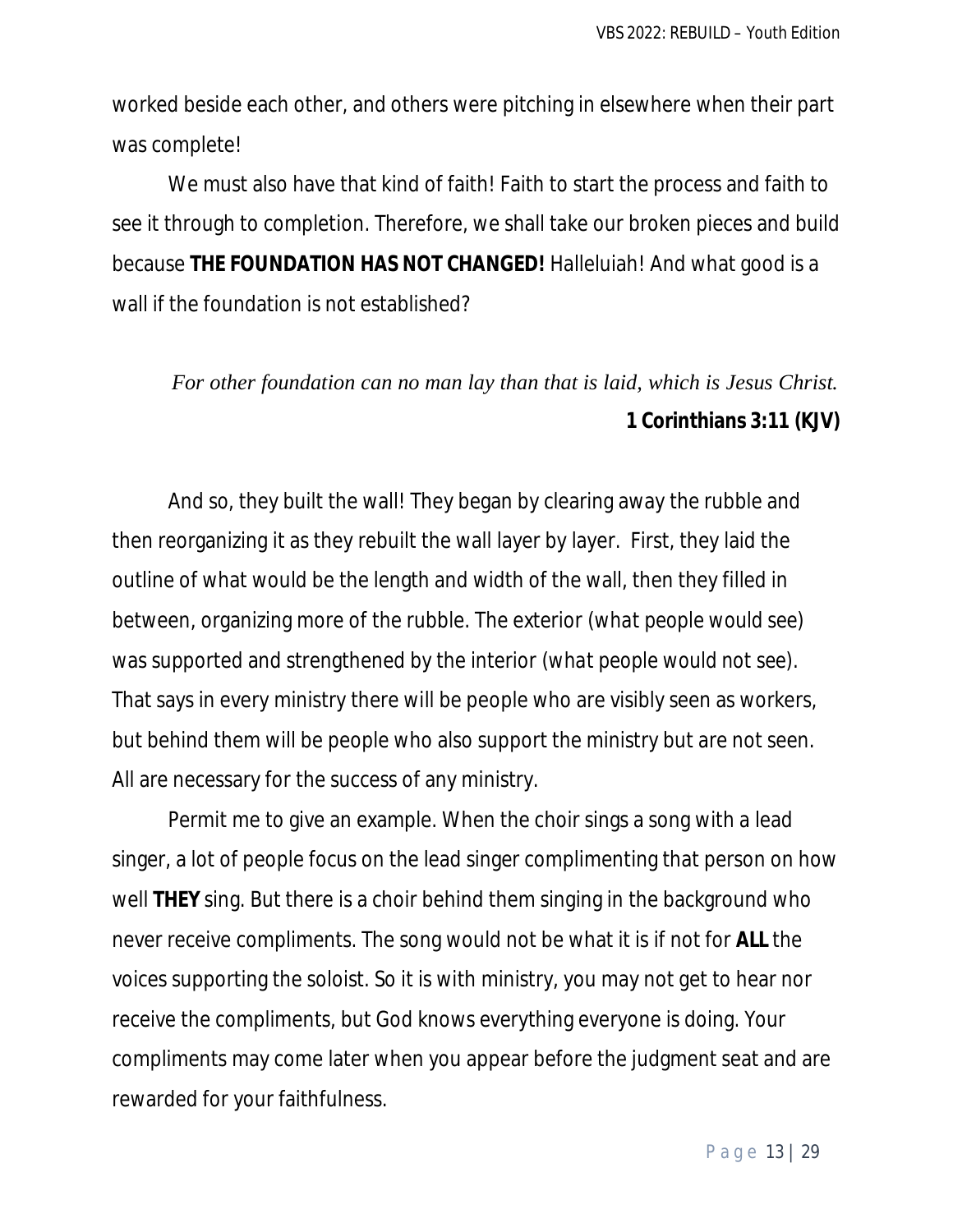To rebuild our youth ministry let us first examine how the wall was built. In building the exterior portions *(what would be the outer sides of the wall)* and then strengthening the whole wall by back-filling with both large and smaller pieces of rubble, the wall would rise level by level as defined by the size of the rubble. And even though it was rubble, the rubble was organized to fit tightly together. And the Bible says all the people worked as one. If you examine the picture to the

right, you will see the woman walking on top of what is believed to be a historical portion of Nehemiah's wall. You can see how broad the base is and how it was built up layer by layer. The base had to be able to support the weight of the wall, while its width added strength and stability.

Therefore, we must build the same way. First laying down the structure or framework of our respective ministries and the rules binding it



together *(like an outline)*, then back-filling with willing members until we too are strong and ready to handle the work. The more members we have participating translates into the work load the ministry will be able to handle. Right now, we have ministries with only a set few people doing all the work. (Remember the example of the 80/20 rule?) As the workers wear themselves down, they are not able to take a break. What happens next is the workers can become short tempered, easily angered, stressed out, and before you know it, they don't want to do the work anymore. Please hear this, even Jesus told the disciples to come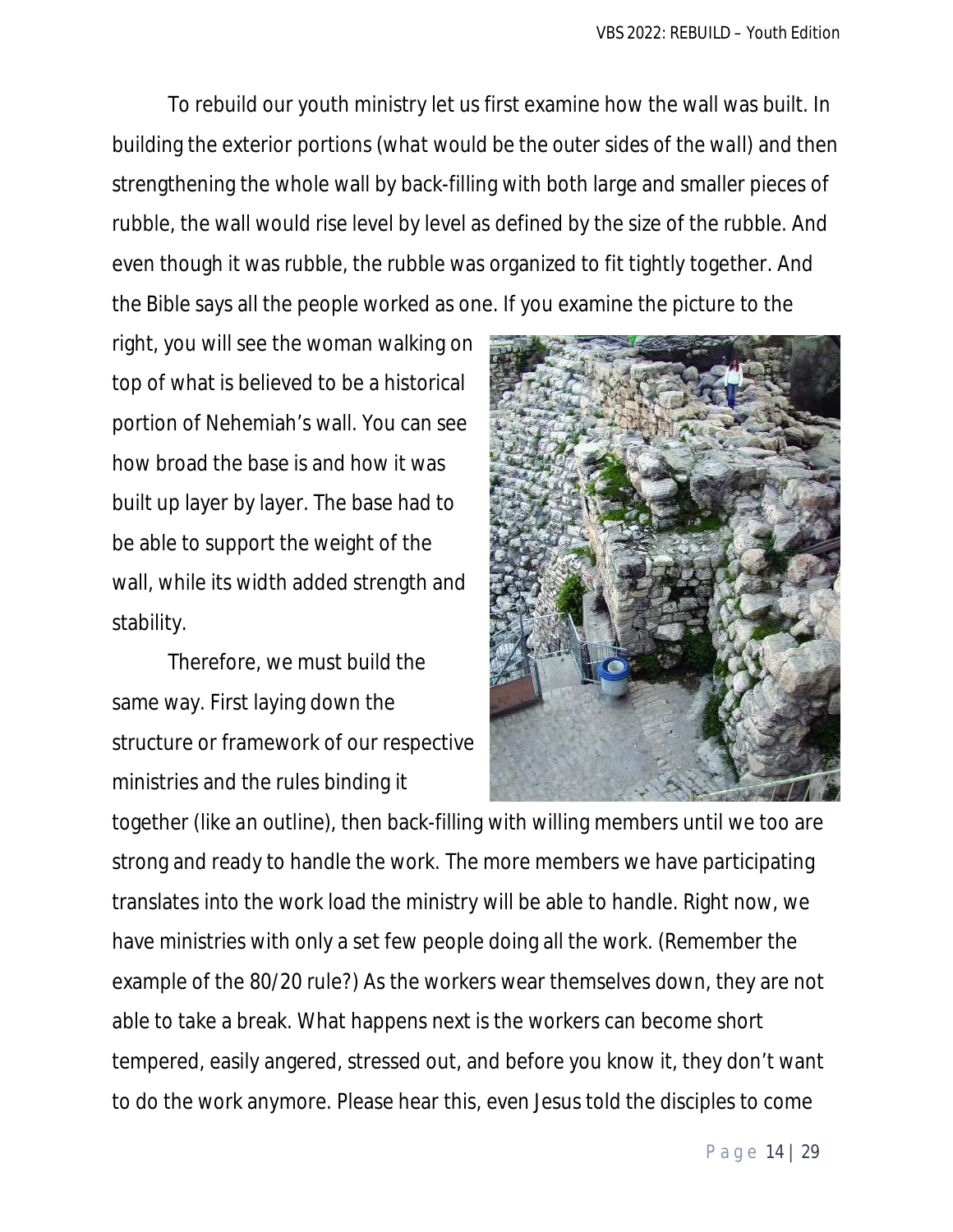apart with Him and get some rest! The more depth a ministry has, the better it will be at handling heavy workloads. Depth is often defined as the number of participants willing to help.

But wait! We must also have our focus on the community! And how will we incorporate that aspect into our ministries? I believe doing so will be easier than most people think. Nehemiah included everyone in the effort to rebuild the wall. Some worked directly on the wall while others supported those who worked and their families. It was paramount that the work continue because their enemies were lurking about.

We can include the community by informing them of what we are doing *(youth sponsored programs such as fun trips, events such as worship in the park or having our Christmas Cantata, or just friendly reminders to join us for worship as examples)*.

No youth of the church should be left out or turned away. Some have the desire but don't possess the know-how. That person may need to be trained in what to do. But everyone will have to work together as one church.

- 1. What happens when one person is the only one planning the ministry? Why does this style of ministry discourage most from participating?
- 2. How hard is it to work with rubble?
- 3. Did working with rubble hinder Nehemiah and the Jews efforts to rebuild the wall?
- 4. Are you willing to help rebuild our youth ministry and make it better for the other youth coming after you? How?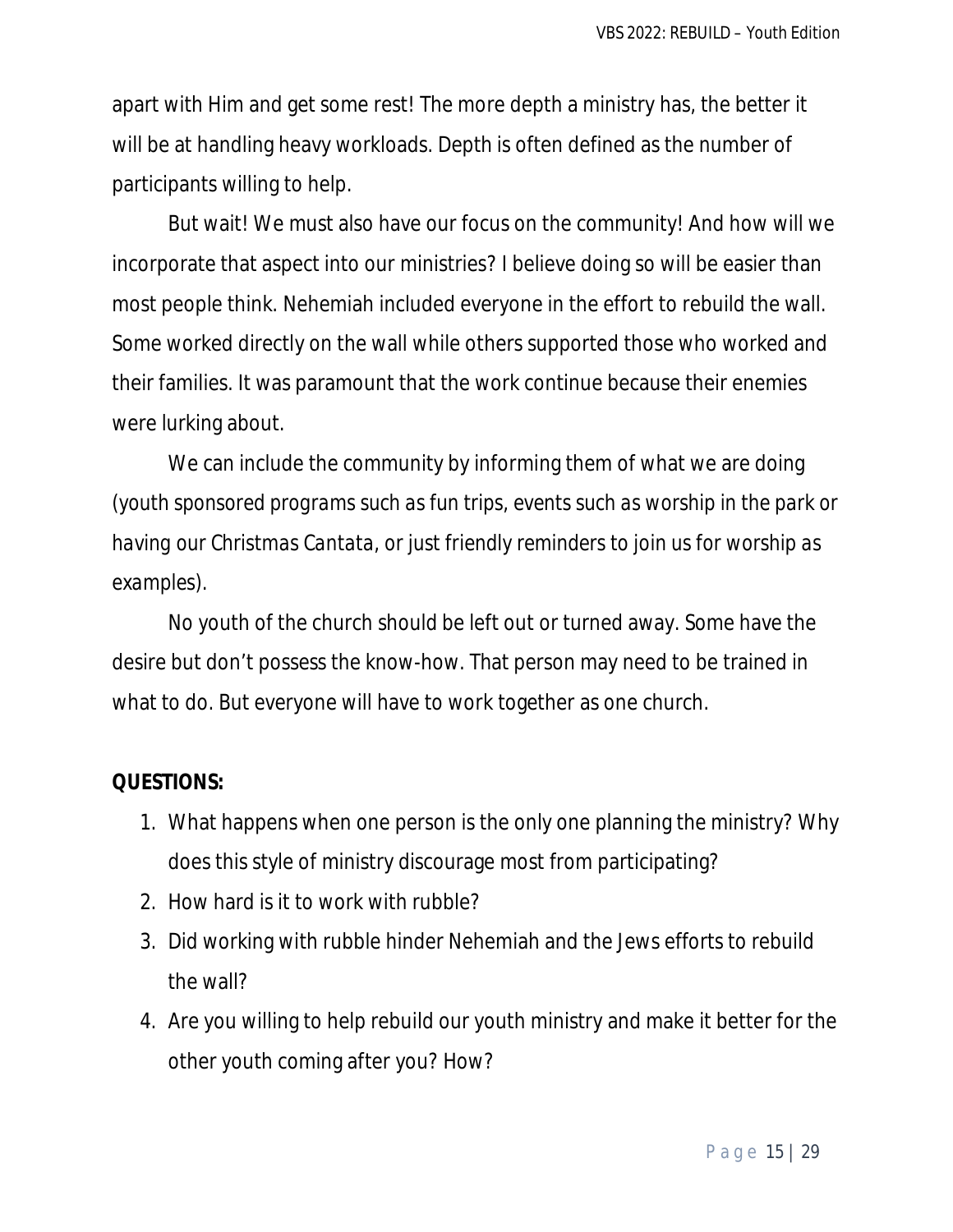## **LESSON 3**

# **Opposition**

Have you ever noticed that in ministry, whenever you start to do a good work, the enemy always seems to show up to try and hinder the work? When Nehemiah first arrived at Jerusalem, the enemy was already taking notice. Sanballat and Tobiah were quick to resent his arrival even though they did not yet know what he was doing there. Isn't that something?! They don't even know him and they already resent him! But since he arrived with an escort and ample supplies, they paid very close attention and began to inquire.

As soon as they understood why Nehemiah had come, they began to spread threats and negative comments…

*But when Sanballat the Horonite, and Tobiah the servant, the Ammonite, and Geshem the Arabian, heard it, they laughed us to scorn, and despised us, and said, What is this thing that ye do? will ye rebel against the king?*

#### **Nehemiah 2:19 (KJV)**

Has that ever happened to you? You are a new student as a new school and some of the other students don't like you even though they have never met you? Or perhaps it was the other way around, a new student and as soon as you saw them you didn't like them? Opposition can come in various forms and ways, but opposition must always have a voice! Someone who is willing to echo the words of the only one who still desires to put an end to anything God wants to do. Did you know that Satan was once an anointed cherub (angel) until sin was found in him? The sin that caused his downfall was the sin of pride.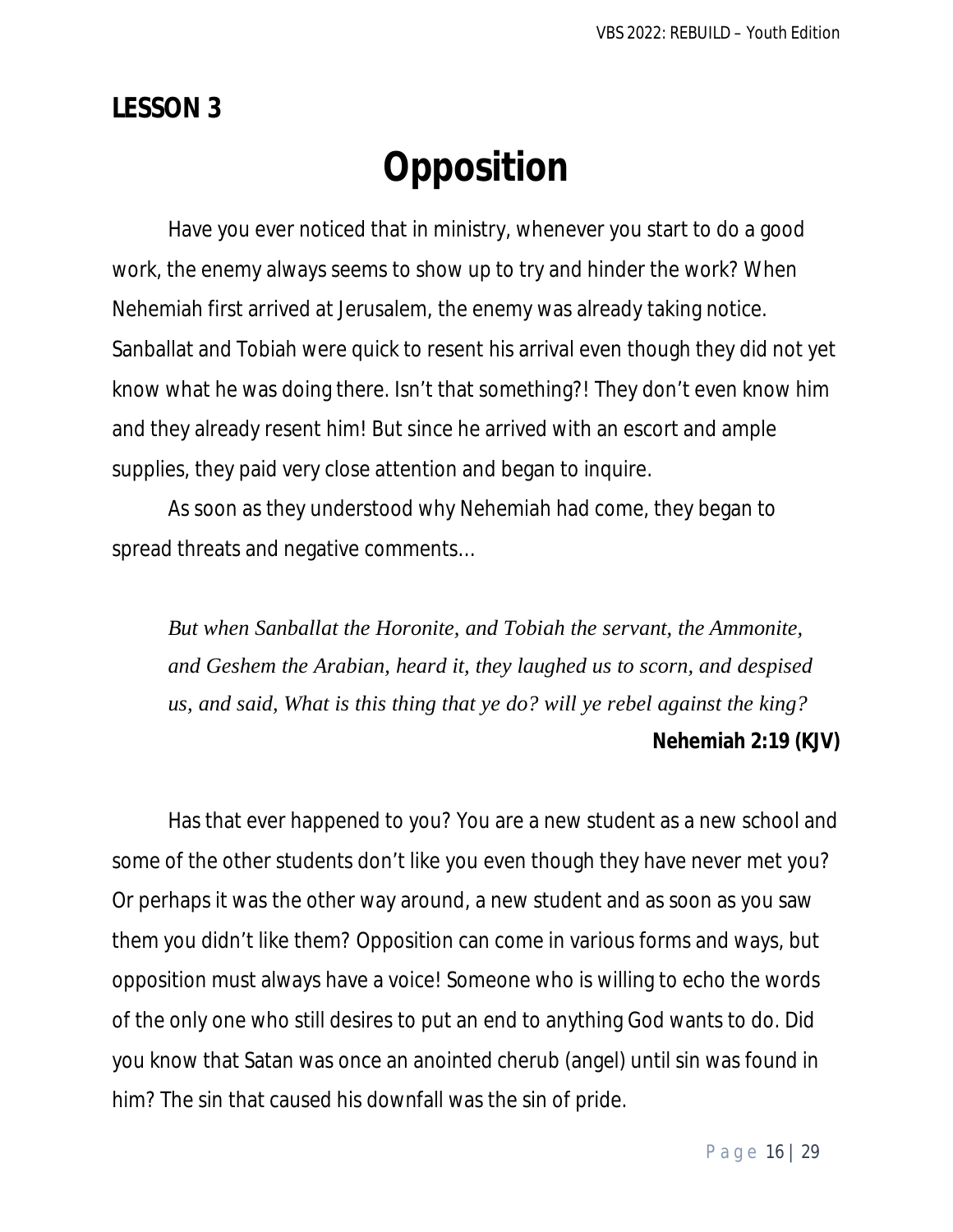*<sup>14</sup>Thou art the anointed cherub that covereth; and I have set thee so: thou wast upon the holy mountain of God; thou hast walked up and down in the midst of the stones of fire. <sup>15</sup>Thou wast perfect in thy ways from the day that thou wast created, till iniquity was found in thee.* **Ezekiel 28:14-15 (KJV)**

Yes, Satan's fall was great as he was stripped of his glory. While we're here let's get one thing straight. Satan does not run around in a red outfit with horns on his head and a pointed tail and carrying a pitchfork. The Bible says he was covered with every precious stone, and the workmanship of his tabrets and his pipes was equally beautiful. But when he tried to make his own throne and set it above God's throne, God cast him out of Heaven. He fell to earth and Jesus testified as a witness to this event. Look at what Jesus said…

#### *And he said unto them, I beheld Satan as lightning fall from heaven.*

**Luke 10:18 (KJV)**

The "lightning" was his glory being stripped away as he fell. So, what does the devil do now? Let's allow him to speak for himself to answer that question. One day the sons of God were gathered before Him, and Satan appeared with them…

*And the LORD said unto Satan, Whence comest thou? Then Satan answered the LORD, and said, From going to and fro in the earth, and from walking up and down in it.* **Job 1:7 (KJV)**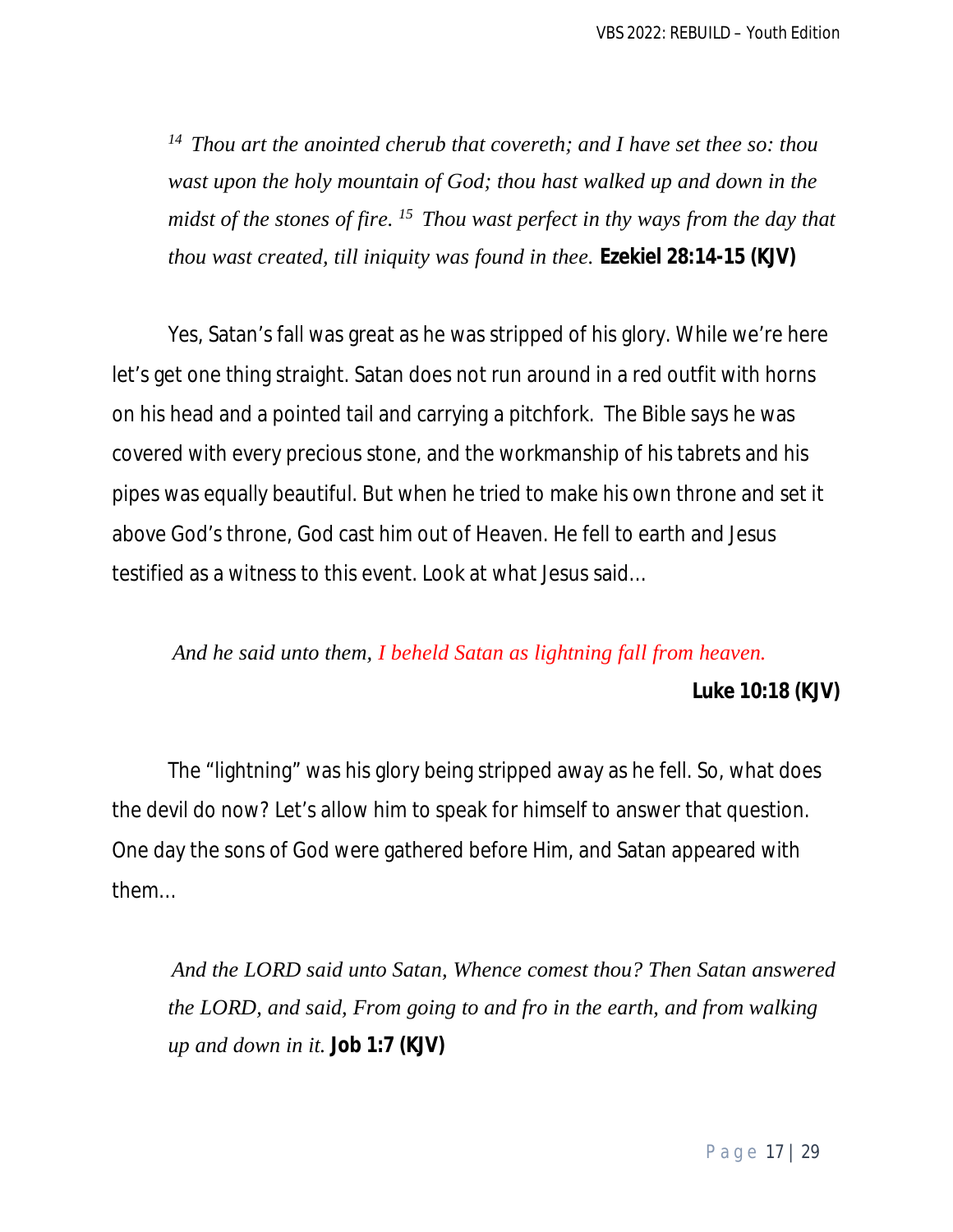Peter also described the devil who is our adversary this way…

*Be self-controlled and alert. Your enemy the devil prowls around like a roaring lion looking for someone to devour.* **1 Peter 5:8 (NIV)**

There you have it! This is the true source of all our temptations, trials, and oppositions. He just needs someone to work through and in the case of Nehemiah, he found Sanballat, Tobiah, Geshem, the army of Samaria, and even a few Jews who were keeping the enemy informed. We will talk about that later.

Sanballat was the chief spokesman for the opposition. He did not want to see Jerusalem's wall rebuilt, nor the Jews come together. He immediately began a discouragement campaign against Nehemiah and the Jews. His plan was simple. They laughed at what the Jews were doing, they despised them, and they began to question what they were doing. Let's examine the purpose of each step.

1. Laughter –

This type of laughter is designed to cause scorn in the ears of the hearer. It is a laughter that says what you are doing is senseless and ignorant. Whenever you put your mind to do something, it never feels good when someone laughs at what you're doing as if you are dumb for doing it.

2. Despised –

This word means to be careless towards another, to treat as unworthy or with hatred. Sanballat and his friends did not like the Jews because of the work they were doing. They had just as well knocked it all down again.

3. Questioning –

When someone doubts you or your ability, they will question everything you do. Their intent is to fill Nehemiah and the workers heads with doubt.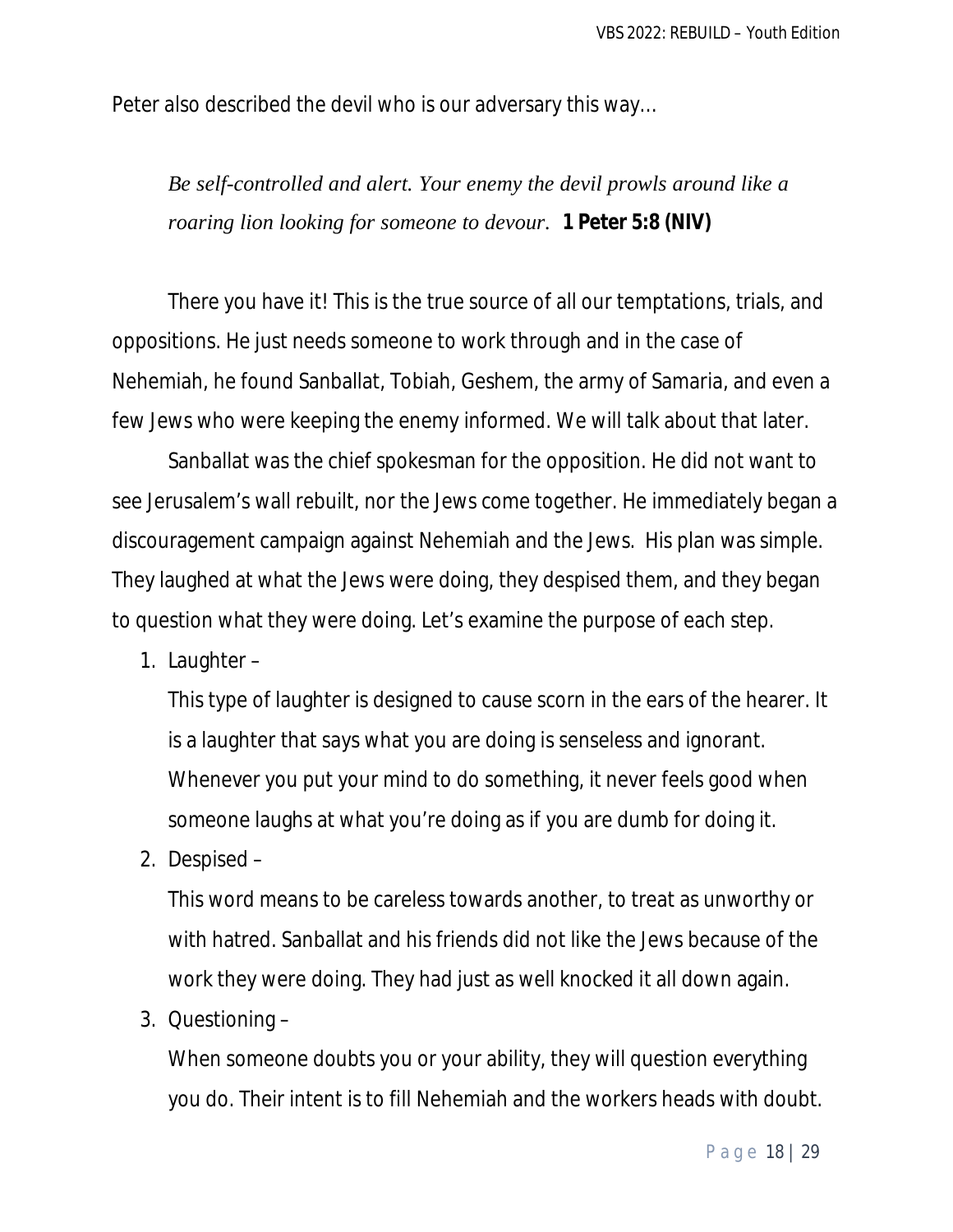Everybody will face external opposition. Let me ask you this question, have your plans to be good and faithful to God ever been frustrated? If you say they have, that's normal and a compliment to the goodness of your plans. But if you say they haven't then I'm a little worried because they might not be good enough and the devil sees no need to bother your plans to serve Him. The only plans the devil tries to disrupt are the ones that draw us nearer to God or will win souls to Christ. Have you ever planned to start attending Sunday School and then suddenly your parent's car will not start, or the phone rings and it's urgent and it makes you and your parents late? Well, the devil's number one plan is to keep you from getting close to God.

The enemies of Israel started out with verbal threats, but soon moved to slander, intimidation and threatening with weapons. We must learn how to overcome intimidation. Nehemiah responded to their attempts at intimidating him by turning the battle over to the Lord. Look at what he said…

*Then answered I them, and said unto them, The God of heaven, he will prosper us; therefore we his servants will arise and build: but ye have no portion, nor right, nor memorial, in Jerusalem.* **Nehemiah 2:20 (KJV)**

In this answer, Nehemiah shows them that their strength, their determination, and their motivation comes from the God of Israel. Sanballat and his cohorts already have familiarity with the God of Israel from history. He further says that they will obey God and that their threats mean nothing because they are not a part of God's nor Nehemiah's plan. Therefore, Nehemiah can ignore them because he knows the Lord will defend them.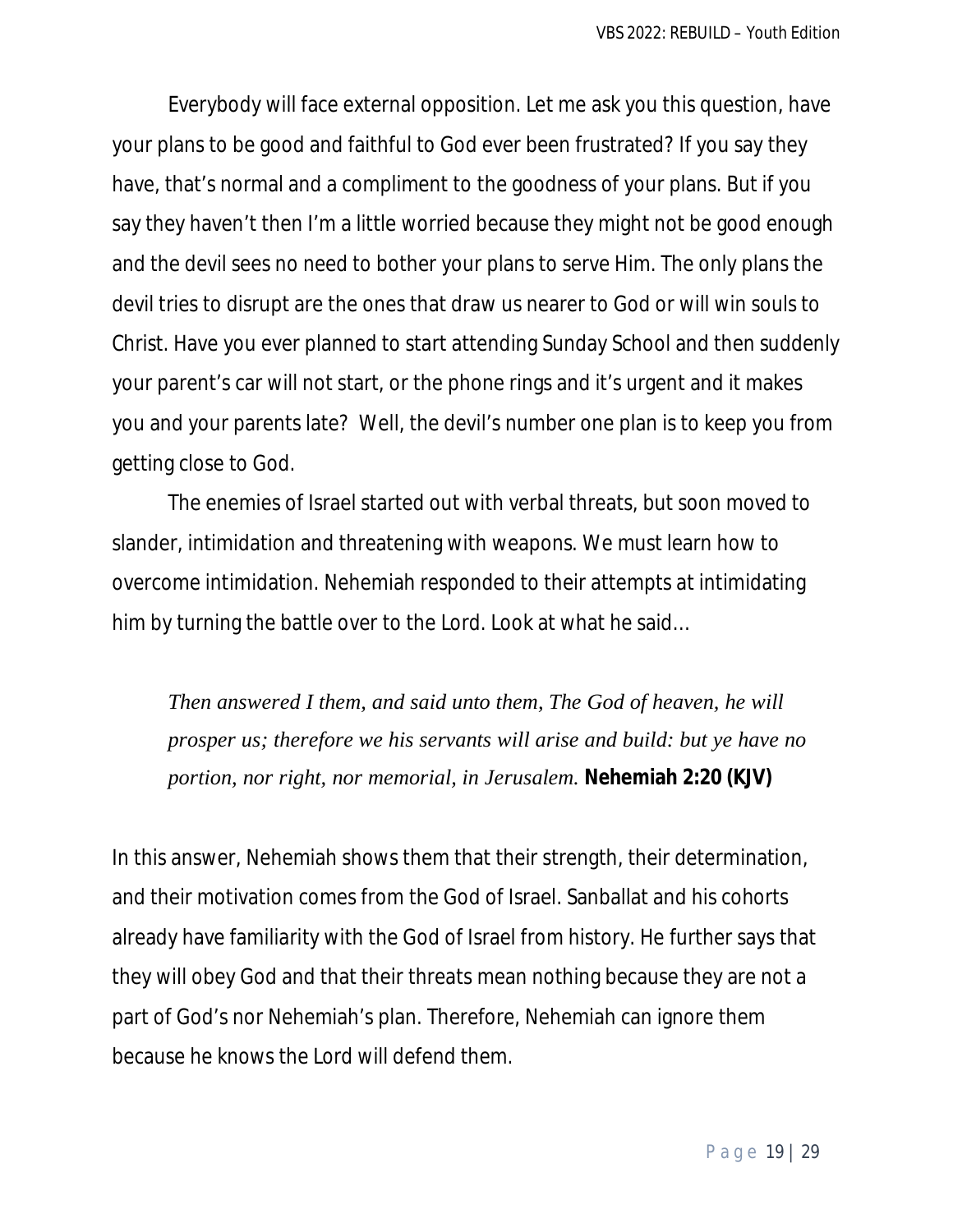Sanballat and Tobiah keep up their plan of ridiculing the Jews. Only now they speak to those who side with them *(Geshem & the army of Samaria)* with questions designed to force their friends to agree with them. Look at Sanballat's questions…

*…"What are those feeble Jews doing? Will they restore their wall? Will they offer sacrifices? Will they finish in a day? Can they bring the stones back to life from those heaps of rubble--burned as they are?"* **Nehemiah 4:2 (NIV)**

Then Tobiah adds his words of insult…

*…Even that which they build, if a fox go up, he shall even break down their stone wall.* **Nehemiah 4:3 (KJV)**

Nehemiah heard what they said and he immediately prayed to God for their insults to be turned back on their own heads, and for God to deal with them as he and the Jews continued to work on the wall.

But Nehemiah would also find out that there was opposition to what God was doing among the Jews. Internal opposition can be very painful! We all know that God had forbidden the Jews to marry foreign wives, or to allow their daughters to marry foreign men. At the time of Nehemiah rebuilding the wall, there were some Jews who had married daughters of their enemies.

Tobiah was married to the daughter of Shecaniah, who was one of Nehemiah's key workers. And his son Jehohanan had married the daughter of Meshullam who was one of Nehemiah's supervisors in the building project. Tobiah was also closely related the High Priest Eliashib. These family ties might allow Tobiah to ask and find out everything Nehemiah is planning, as well as how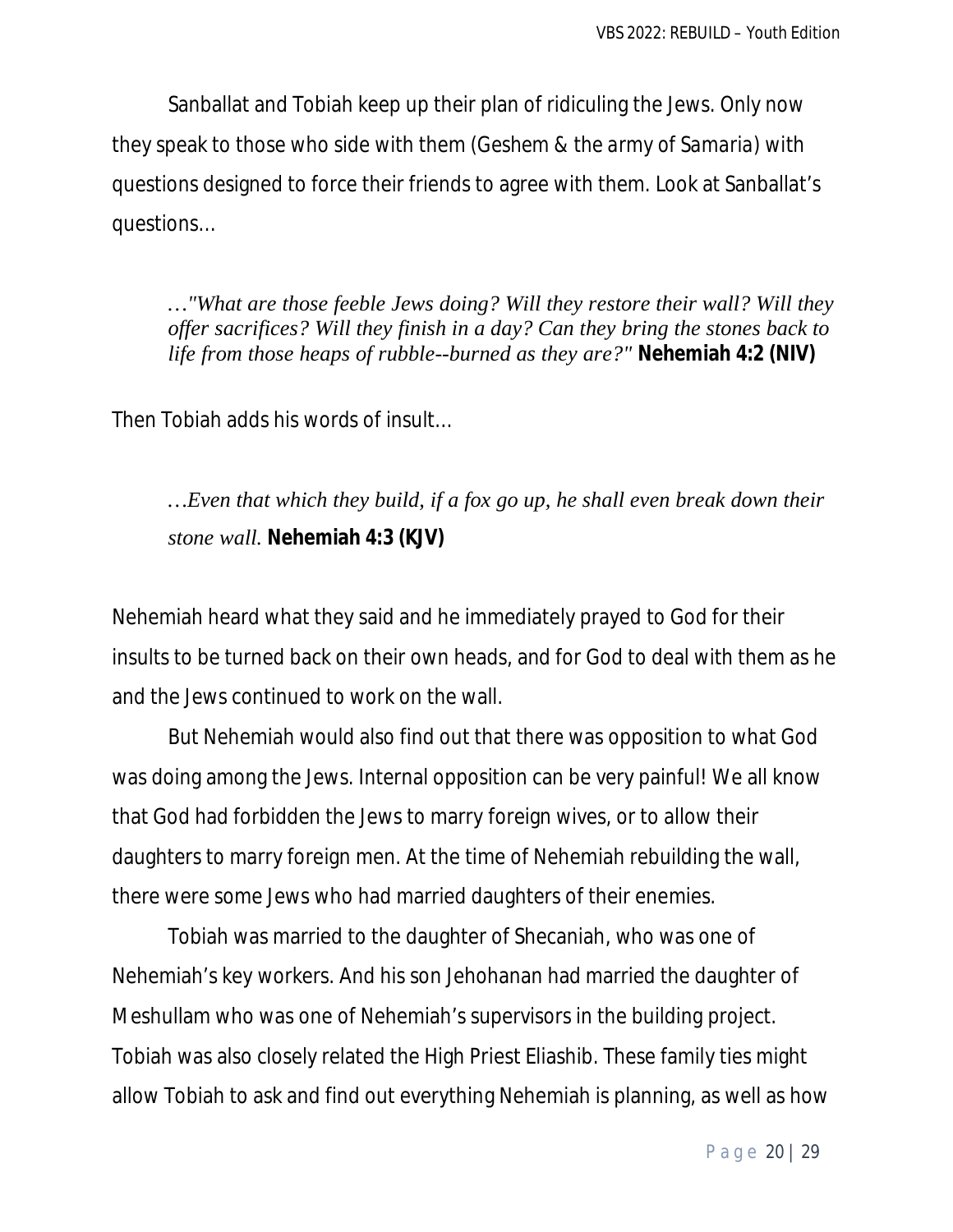the building project is going. And we already know where Tobiah's loyalties lie. He has sided with the enemy.

As a pastor with over 25 years of experience, I can say it hurts deeply when a friend betrays you. Let us all be aware of anyone who runs out and tells everything about us, speaking down of us. Yet when they are with you, they never say those things to your face. They are what one might call a rift maker, someone who wants to cause division and chaos.

Like Nehemiah, we must all remain prayed up. We don't know when or where the challenges will come. But dealing with them is paramount to the success of all our efforts. We should follow Nehemiah's example of faith and reliance upon God and remain determined to do things God's way and not our own. Many churches today are what we would term family churches. So many within are family members or else related to the family. And what "the family" says goes, even over the Word of God unfortunately sometimes.

But God is able to deal with opposition if we just pray and turn it all over to Him. I'm a living witness that He will because it was my family that opposed me on more than one occasion. But standing on God's Word worked because it will accomplish the purpose for which it has been sent.

- 1. When you are dealing with issues of who is in control, what kind of spirit are you really dealing with?
- 2. How should one handle opposition?
- 3. In turning opposition over to God, are we done with it and don't need to do anything else?
- 4. Should we fear families and family ties within God's house?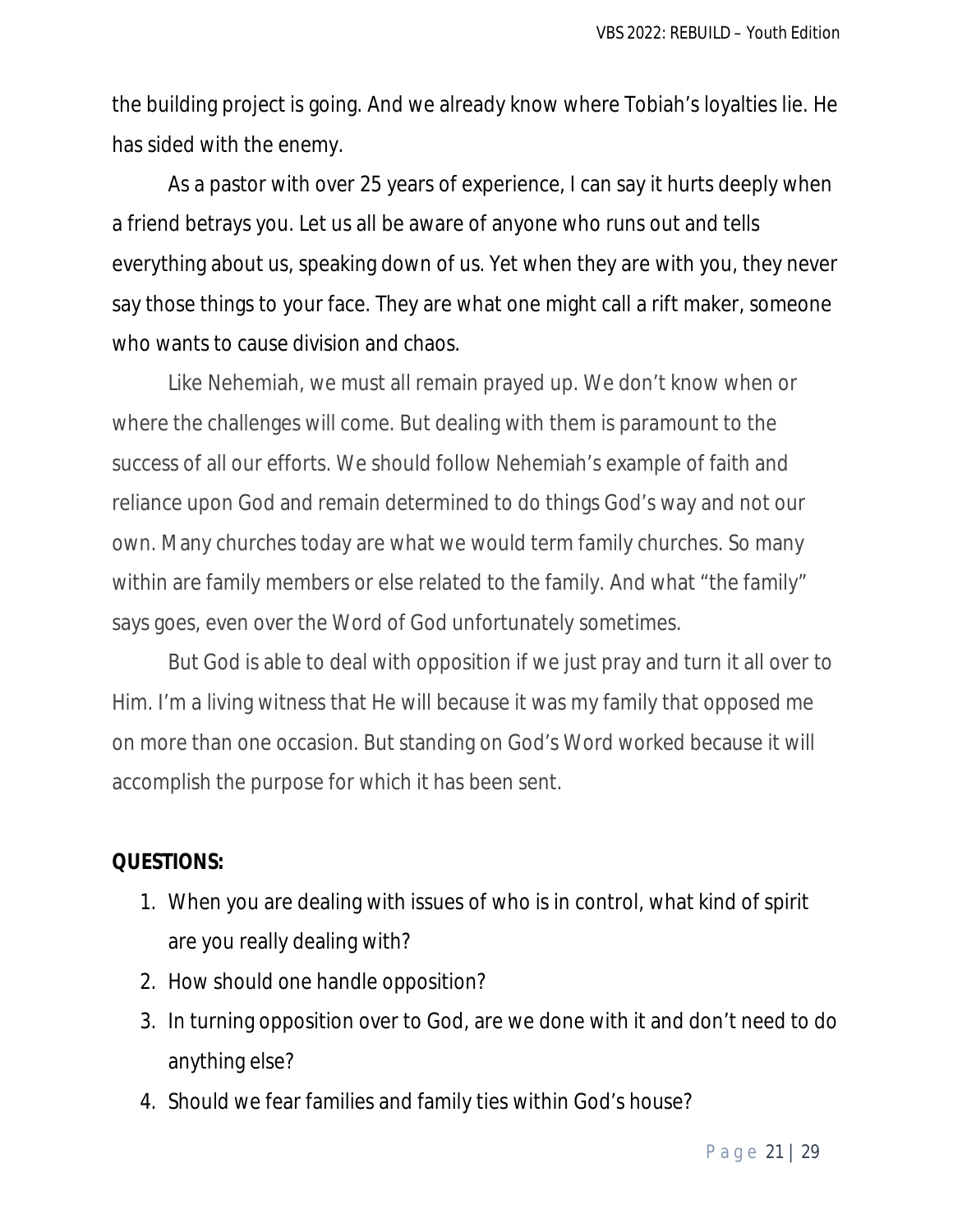**LESSON 4**

# **Facing Intimidation**

People who pursue control will often use that control to pressure others into doing what they want. Using control to create pressure is an effective way to get **AT** people. When others are not sure of themselves or what they are doing, they are way more likely to give in to control because of fear. But if the objects of intimidation are confident in their task *(not fearing)*, intimidation may well fail.

Nehemiah had spent so much time in prayer with God until he was very confident in what God wanted him to do. God had already affirmed Nehemiah's plans by granting him favor with king Artaxerxes. Could intimidation work on him? Let's see!

When Sanballat heard that Nehemiah and the Jews continued to build the wall, he became very angry! The Bible says…

*…he was angry, and was greatly incensed. He ridiculed the Jews.*

#### **Nehemiah 4:1b (NIV)**

Nehemiah and the Jews worked hard, and their coordinated effort produced fast results. The wall reached half its height in just a few weeks. But their enemies were also growing in number. In addition to Sanballat, Tobiah, Geshem, and the army of Samaria, they now had the attention of the Ammonites and the Ashdodites. All these enemies began to work together to attack Jerusalem, stop the work, and destroy all the progress the Jews had made!

Why is it that when people see ministries growing, someone tries to step in and take **CONTROL** of everything being done? Do they just want to be seen? Are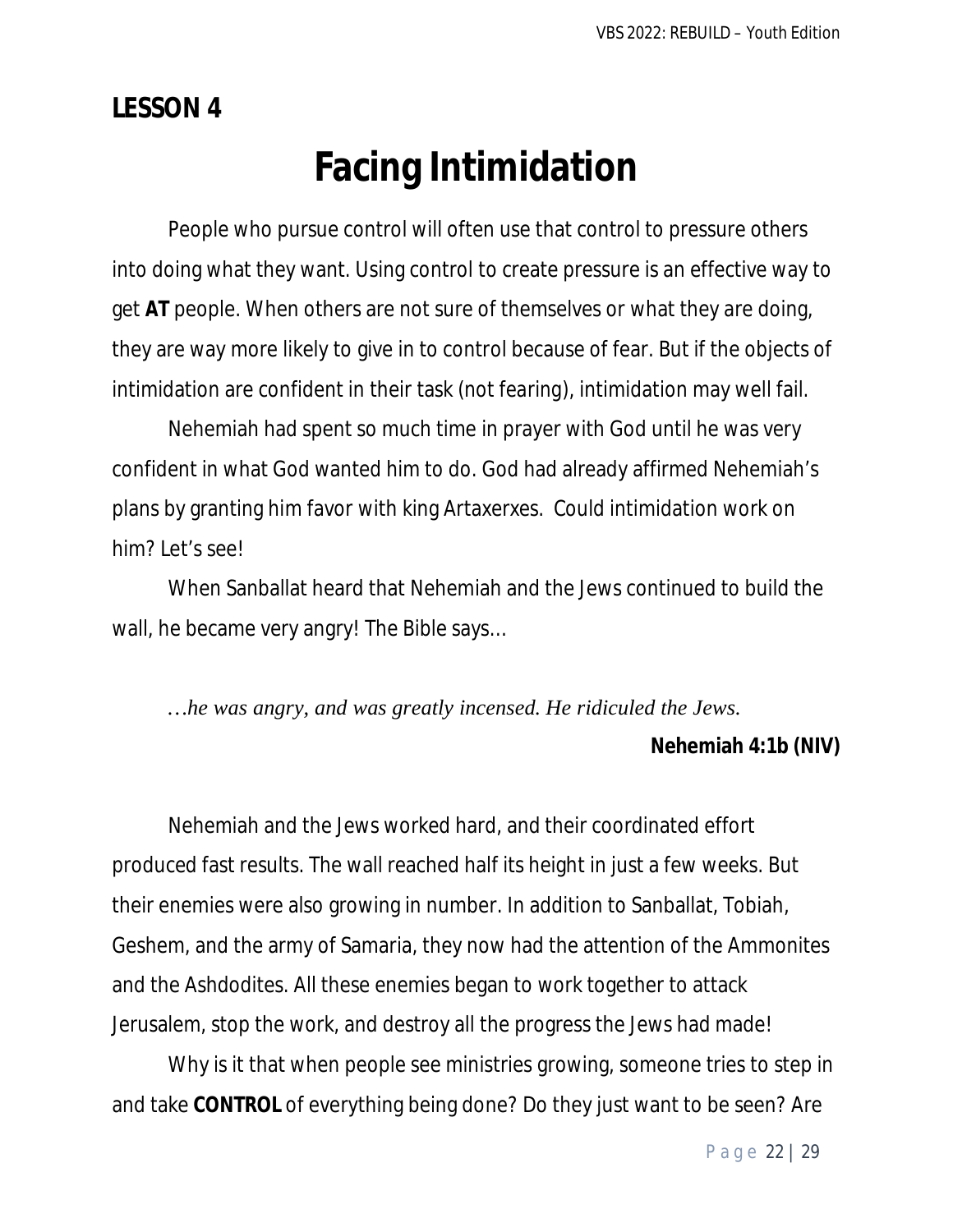they only after public recognition? A controlling spirit is a witchcraft spirit. Don't think of a woman riding a broom with a black hat and black dress! Because if you have that image, you will miss seeing through whom the witchcraft spirit is working. Always remember, our task is to free any soul being controlled by an evil spirit, without driving that member away. This can be a difficult task, but we can always look to Jesus for our example of how He dealt with people who were demon possessed.

Intimidation's goal is to stop you in what you're doing and take control. Especially when what you are doing **IS** in line with the Word of God! And to do that, intimidation must cause you to fear. Let's look at one example of intimidation and what it tried to do to Nehemiah. In Nehemiah chapter 5, there came a great cry of the Jews against some of their brethren! What in the world could be going on?

*<sup>2</sup> Some were saying, "We and our sons and daughters are numerous; in order for us to eat and stay alive, we must get grain." <sup>3</sup>Others were saying, "We are mortgaging our fields, our vineyards and our homes to get grain during the famine." <sup>4</sup>Still others were saying, "We have had to borrow money to pay the king's tax on our fields and vineyards. <sup>5</sup>Although we are of the same flesh and blood as our countrymen and though our sons are as good as theirs, yet we have to subject our sons and daughters to slavery. Some of our daughters have already been enslaved, but we are powerless, because our fields and our vineyards belong to others."*

#### **Nehemiah 5:2-5 (NIV)**

There were Jews who sought to profit monetarily from the Jews situation.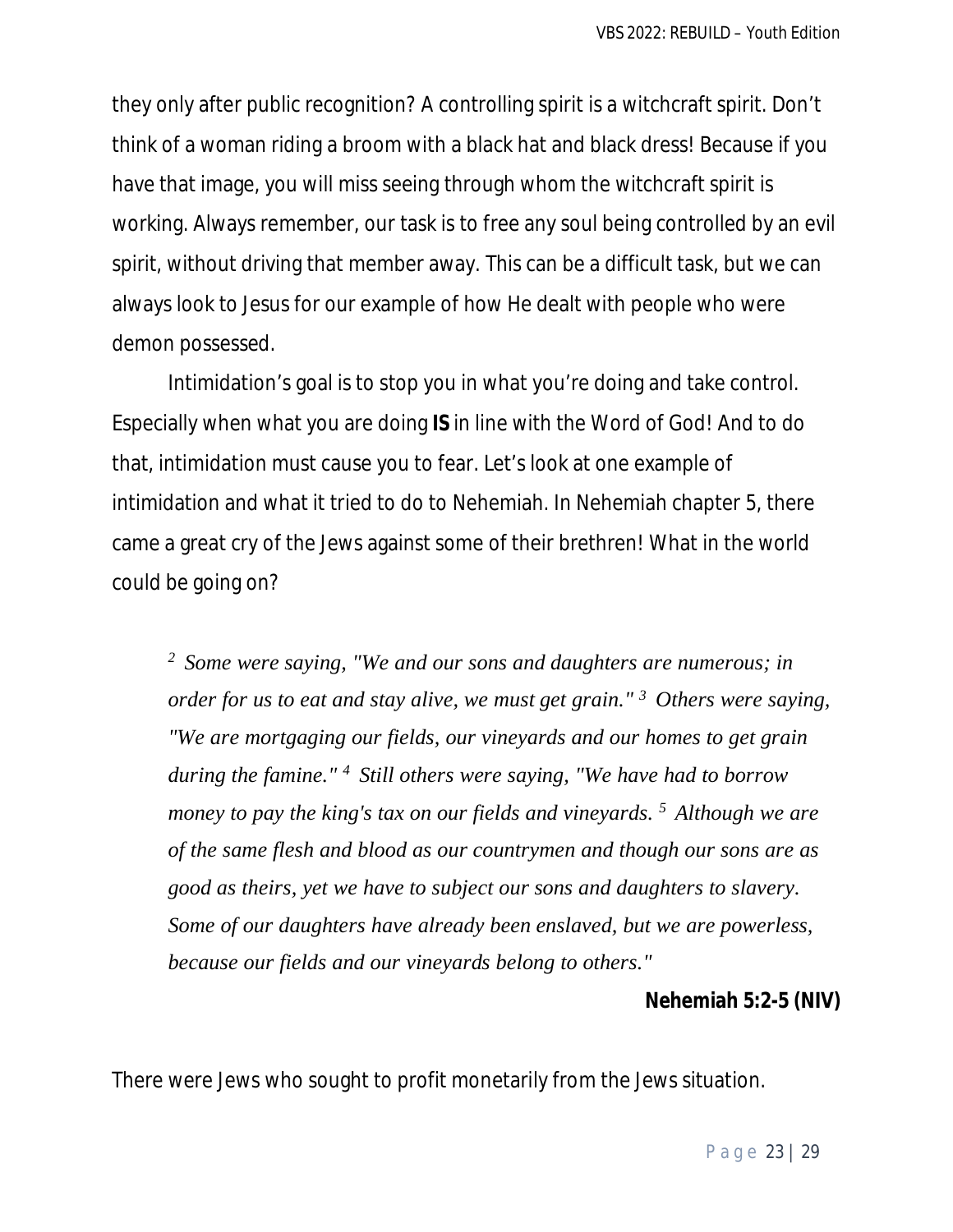Rebuilding the wall was the number one concern for them and their city. Yet there were some who saw the task as an opportunity to get rich *(and to gain power or control)*, and they began to take advantage of their brother's and sister's situation. Those who worked had to eat, and some of their brethren traded with them food for loans, mortgages, lands, homes, and even their children to become their brethren's personal slaves.

When Nehemiah heard this, he became very angry! But notice he did not immediately lash out in his anger. He pondered who would do such a thing, and then he accused the nobles and the officials and confronted them saying...

*…"As far as possible, we have bought back our Jewish brothers who were sold to the Gentiles. Now you are selling your brothers, only for them to be sold back to us!" They kept quiet, because they could find nothing to say.*  **Nehemiah 5:8 (NIV)** 

They were speechless! Conviction can leave one speechless! Nehemiah went on…

*<sup>9</sup>…"What you are doing is not right. Shouldn't you walk in the fear of our God to avoid the reproach of our Gentile enemies? <sup>10</sup>I and my brothers and my men are also lending the people money and grain. But let the exacting of usury stop! <sup>11</sup>Give back to them immediately their fields, vineyards, olive groves and houses, and also the usury you are charging them--the hundredth part of the money, grain, new wine and oil." <sup>12</sup>"We will give it back," they said. "And we will not demand anything more from them. We will do as you say." Then I summoned the priests and made the nobles and officials take an oath to do what they had promised.* **Nehemiah 5:9-12 (NIV)**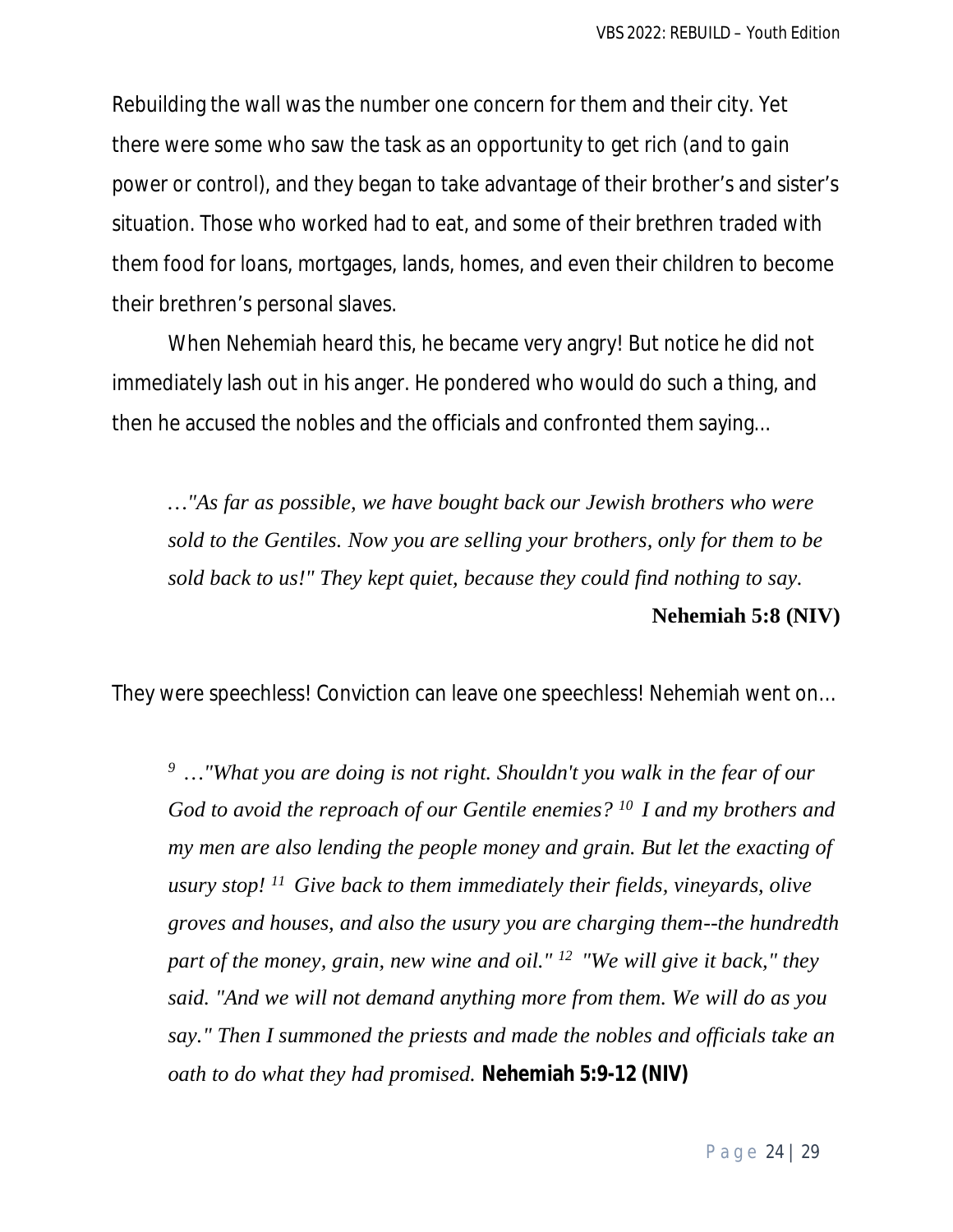Nehemiah deals with the situation quickly and fearlessly. This is one of the more subtle forms of intimidation. Remember, it is a witchcraft spirit, and it desires to control. Why do I say that it is a witchcraft spirit?

## *For rebellion is as the sin of witchcraft, and stubbornness is as iniquity and idolatry.* **1 Samuel 15:23a (KJV)**

Some of the people feared not being able to feed their family. And because they were afraid, they fell prey to the intimidations of the nobles and officials. By having people indebted unto them, the nobles and officials could exercise control over them. And what would happen when their desires differed from Nehemiah's? They would end up trying to wrestle control over the people away from Nehemiah by forcing the people who feared them to do their bidding!

To defeat intimidation, we must walk in the authority given to us by God, and never be afraid of those who try to intimidate. For every decision in life you will have to make, the Bible holds the answer. You must search it out.

- 1. How do you react when people try to question you about what you are doing?
- 2. Does your reaction differ when you don't know what you are doing?
- 3. Intimidation works best with fear. Have you ever been afraid to speak God's Word in a setting where you're the only Christian?
- 4. What is the best way to overcome intimidation?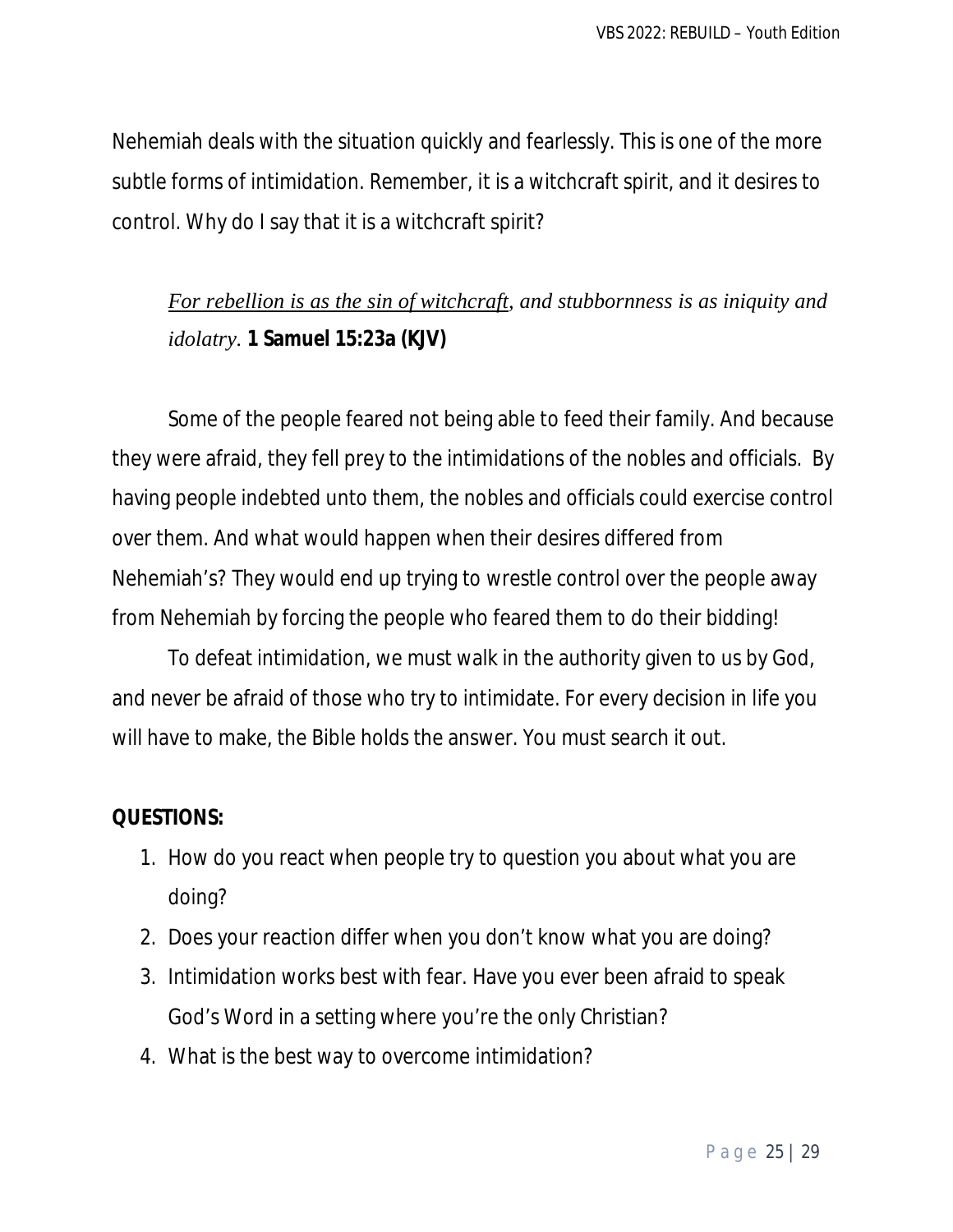## **LESSON 5**

# **Revival**

It's a shame but today the devil has even attacked the very thought of a church having a revival. I have heard this attack yelled *(yes yelled!)* at myself and other preachers! This is what the devil's servants say…

"Revivals don't work! Ain't nobody getting saved in no revivals! You never see anyone getting saved in a revival! So why have them?!"

First of all, revival was never intended for the unsaved. Then who is revival for?

- 1. Revival is for them that are already saved.
- 2. Revival is for the ones who are at the church for almost everything, giving their time, talent, and strength for the Lord and His church, and they are spiritually exhausted and physically tired!
- 3. Revival is for youth who have lost interest in church and serving God due to the pressures of their friends, this world, and yes; the people at the church!

Second of all, most don't invite nor bring anyone who needs to be saved to revival. So, if nobody is getting saved, why fuss at the preacher? There is a great revival coming soon, and many will wish they had been there! But we need to truly understand what revival is. To gain insight, let us look to Nehemiah and the great revival he and the people of Jerusalem had.

Something remarkable happens that many of us have probably never seen in our lifetime. The people came together as one and spoke to Ezra the scribe and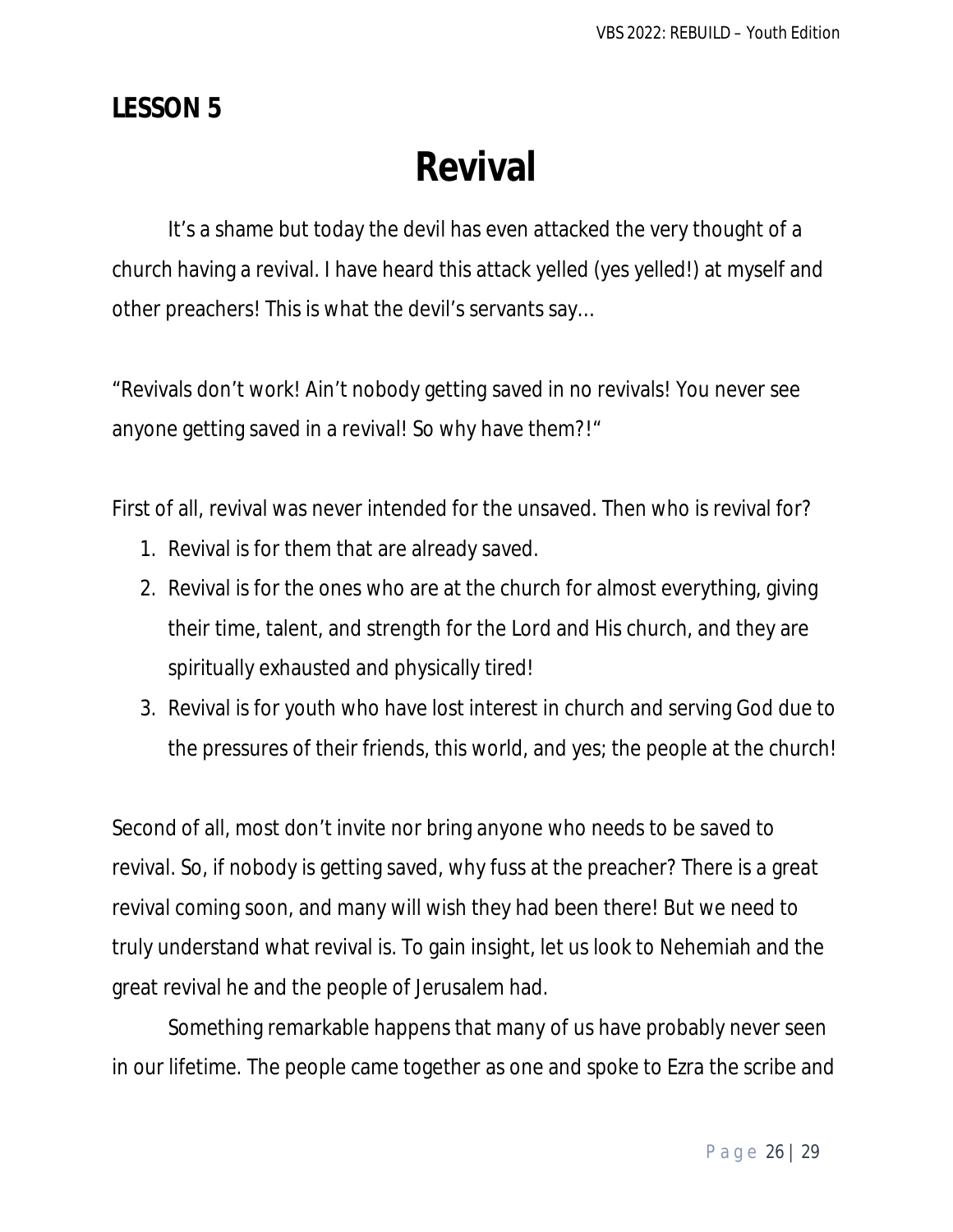called for him to bring out the book of the Law of Moses which God had commanded to Israel. Yes, you heard it right, the **PEOPLE** were as **ONE** and desired to know the book of the Law of Moses. And Ezra read to them from the book **from morning until midday** and no one complained about how long "the service" was! All the people were attentive to the book of the Law. And many need to see this for themselves lest they think I am making it up…

*<sup>4</sup>And Ezra the scribe stood upon a pulpit of wood, which they had made for the purpose;… <sup>5</sup>And Ezra opened the book in the sight of all the people; (for he was above all the people;) and when he opened it, all the people stood up: <sup>6</sup>And Ezra blessed the LORD, the great God. And all the people answered, Amen, Amen, with lifting up their hands: and they bowed their heads, and worshipped the LORD with their faces to the ground.*

#### **Nehemiah 8:4-6 (KJV)**

And when the people heard the words of the Law, they all wept. Why would hearing the Word cause them to weep? Because God's conviction for sin can be overwhelming, but always remember He chastises whom He loves. This is what revival is really about! People hearing the Word and self-checking themselves against the Word of God to see how they are walking, weeping in repentance when they are convicted, and realizing they are unprofitable servants when they have only done that which was their duty to do.

*So likewise ye, when ye shall have done all those things which are commanded you, say, We are unprofitable servants: we have done that which was our duty to do.* **Luke 17:10 (KJV)**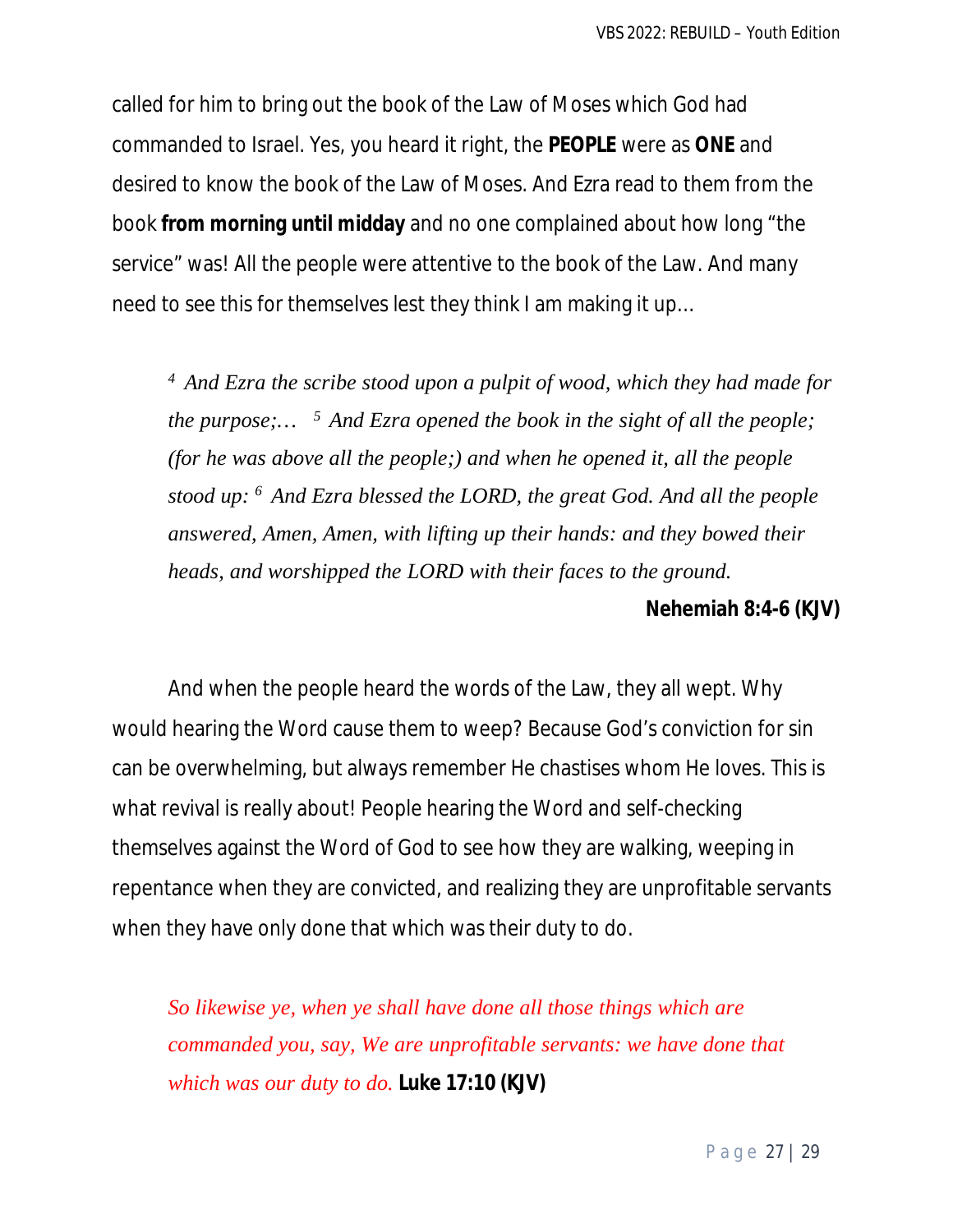We will never impress God with our works, but with our faith we can please Him. That does not mean we should not work, but we are not saved by our works. The people reassembled the very next day to hear more and to learn more, that they might do more to obey the Lord. As the people learned what God wanted them to do, they responded by doing what the Law said. In return their hearts were made merrier day by day. This is what revival ought to do! So, the question now becomes, "Why are we not made merrier by revival?" I believe the answer may shock some!

Today we don't come to learn the Word of God and judge ourselves so that **WE** will not be judged. Today we come and we judge the Word and the method of delivery. Was it entertaining? Did the preacher preach it in a way that caught my attention? Did anyone get up and start shouting? Was "I" able to feel the Spirit in the church?

How can we be made merrier when we sit in judgement of the preacher and/or the preached Word of God? The answer is we cannot. In order for us to get what we need; we have to do what the scriptures teach us to do.

## *Verily I say unto you, Whosoever shall not receive the kingdom of God as a little child shall in no wise enter therein.* **Luke 18:17 (KJV)**

Jesus was not saying only the children are saved, he was saying we must become as children to receive the kingdom of God. A little child will believe whatever you tell him/her implicitly. But an adult will have doubts, skepticism, or will want it proven before they will believe. Our faith must become as accepting as the faith of a little child. If the Bible says it, then without question it is to be taken to heart by faith as true and we receive it and we believe it.